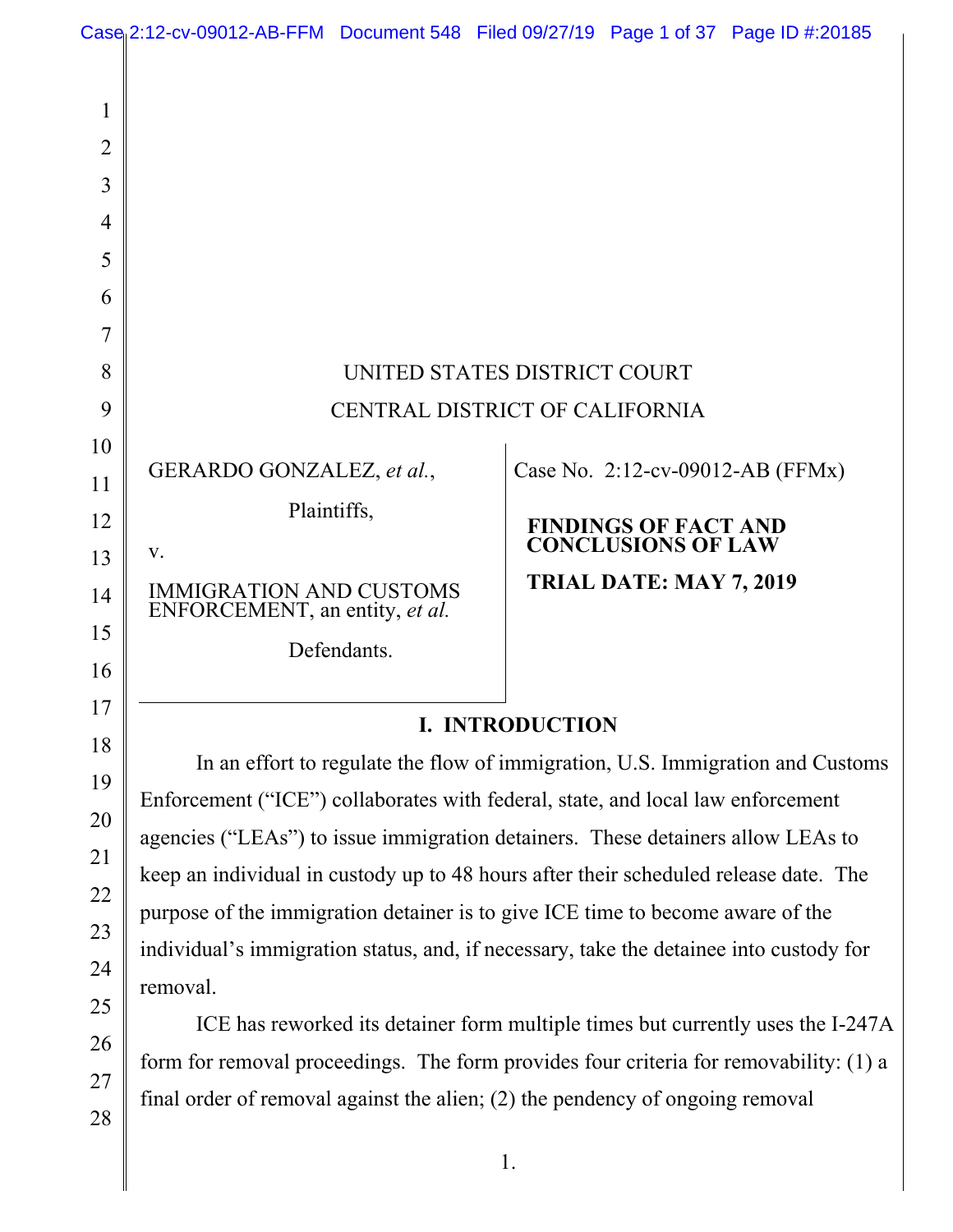proceedings against the alien; (3) biometric confirmation of the alien's identity and a records check of federal databases that affirmatively indicate, by themselves or in addition to other reliable information, that the alien either lacks immigration status or notwithstanding such status is removable under U.S. immigration law; and (4) statements made by the alien to an immigration officer and/or other reliable evidence that affirmatively indicate the alien either lacks immigration status or notwithstanding such status is removable under U.S. immigration law.

This lawsuit surrounds the third category of the I-247A, which authorizes ICE to remove an individual based solely on biometric confirmation of the individual's identity and a review of multiple federal databases which may provide information on a person's immigration status. The issues before the Court are: (1) whether the exclusive use of biometric confirmation and database checks violates the Fourth Amendment; and (2) whether the issuance of detainers to state and local law enforcement agencies that lack authority for civil immigration arrests violates the Fourth Amendment.

 This matter was tried before the Court, sitting without a jury, from May 7, 2019 to May 16, 2019. Jennifer Pasquarella and Jessica Karp-Bansal of the ACLU appeared on behalf of Plaintiff Gerardo Gonzalez and all those similarly situated ("Plaintiff"). J. Max Weintraub and John J. W. Inkeles of the United States Department of Justice appeared for Defendant Immigration and Customs Enforcement ("Defendant" or "ICE").

 The Court has heard the admissible evidence presented by the parties and the arguments of counsel. It has considered the credibility of the witnesses and all papers and exhibits presented by the parties for purposes of this trial, including admissions in the Final Pretrial Conference Order. The Court makes the following findings of fact and conclusions of law pursuant to Federal Rule of Civil Procedure 52.

27 / / /

1

2

3

4

5

6

7

8

9

10

11

12

13

14

15

16

17

18

19

20

21

22

23

24

25

26

28 / / /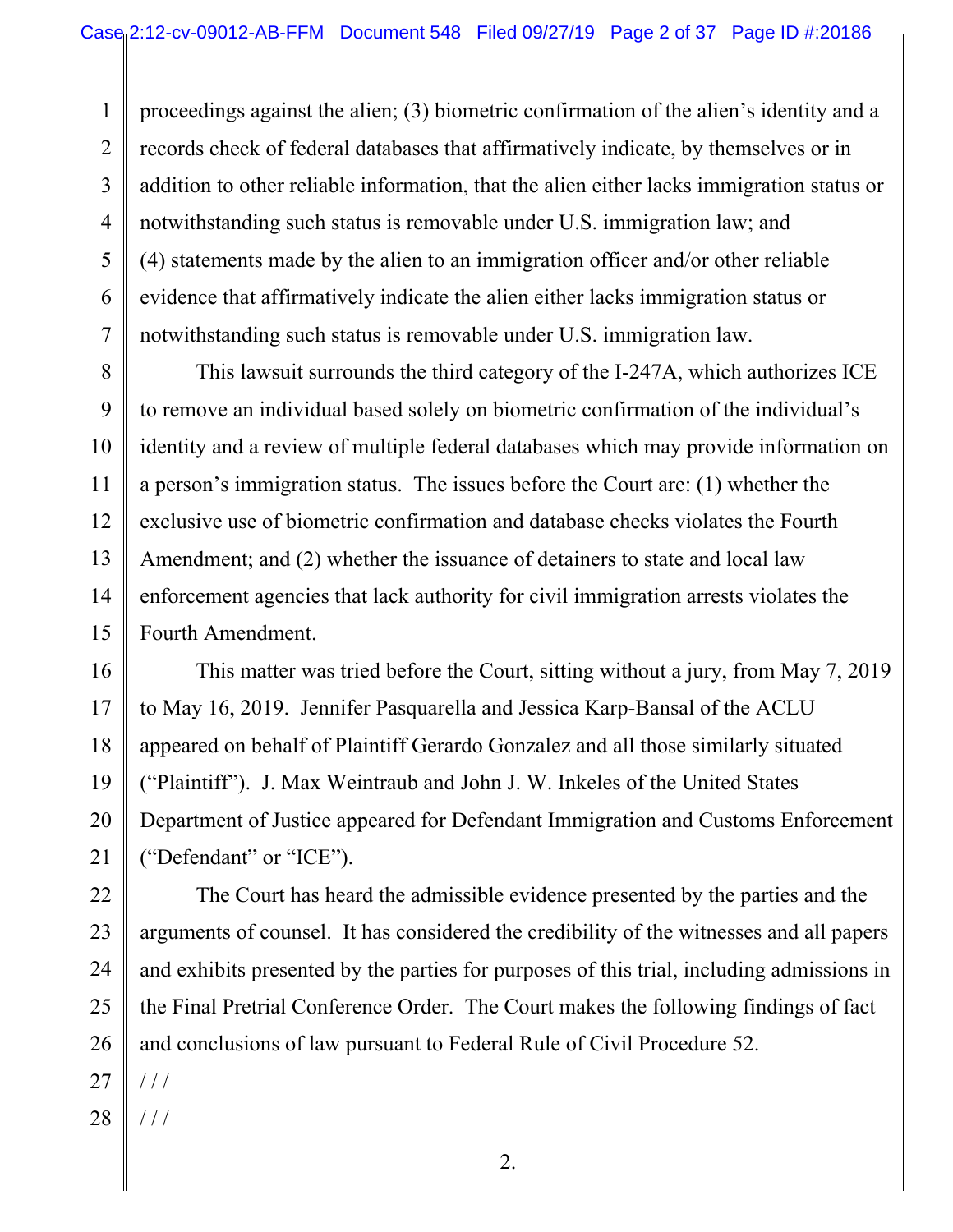|  | II. FINDINGS OF FACT |  |
|--|----------------------|--|
|--|----------------------|--|

### **A. Background**

1

2

3

4

5

6

7

8

9

10

11

12

13

14

15

16

17

18

1. Plaintiff Gerardo Gonzalez is a natural born United States citizen. He was born in Pacoima, in the City of Los Angeles, California. Dkt. No. 484, Stipulated Fact ("SF") 1. Gonzalez has never been removable from the United States.

2. On December 31, 2012, ICE issued an immigration detainer to the Los Angeles County Sheriff's Department requesting that the Sheriff maintain custody of Plaintiff Gonzalez after he would otherwise have been released from custody. Dkt. No 484, SF 2.

3. Gonzalez's immigration detainer was based on information reviewed in electronic databases. *See* Dkt. No. 484 SF, 3-4.

4. No ICE agent ever interviewed Plaintiff Gonzalez prior to issuing a detainer. Dkt. No. 484, SF 8.

5. Gonzalez represents a class of individuals comprised of all current and future persons who are subject to an immigration detainer issued by an ICE agent located in the Central District of California, where the detainer is not based upon a final order of removal signed by an immigration judge or the individual is not subject to ongoing removal proceedings and the detainer was issued solely on the basis of electronic database checks. Dkt. No. 484, at 1-2.<sup>1</sup>

- 19
- 20

21

22

23

24

25

26

27

28

 $\overline{a}$ <sup>1</sup> There are three classes of individuals represented by Gonzalez in this action: (1)The Judicial Determination Class is comprised of all current and future persons who are subject to an immigration detainer issued by an ICE agent located in the Central District of California, where the detainer is not based upon a final order of removal signed by an immigration judge or the individual is not subject to ongoing removal proceedings. This Class is limited to those detained for more than 48 hours.

- (2)The Probable Cause Subclass is comprised of all current and future persons who are subject to an immigration detainer issued by an ICE agent located in the Central District of California, where the detainer is not based upon a final order of removal signed by an immigration judge or the individual is not subject to ongoing removal proceedings and the detainer was issued solely on the basis of electronic database checks.
- (3)The Statutory Subclass is comprised of all current and future persons who are subject to an immigration detainer issued by an ICE agent located in the Central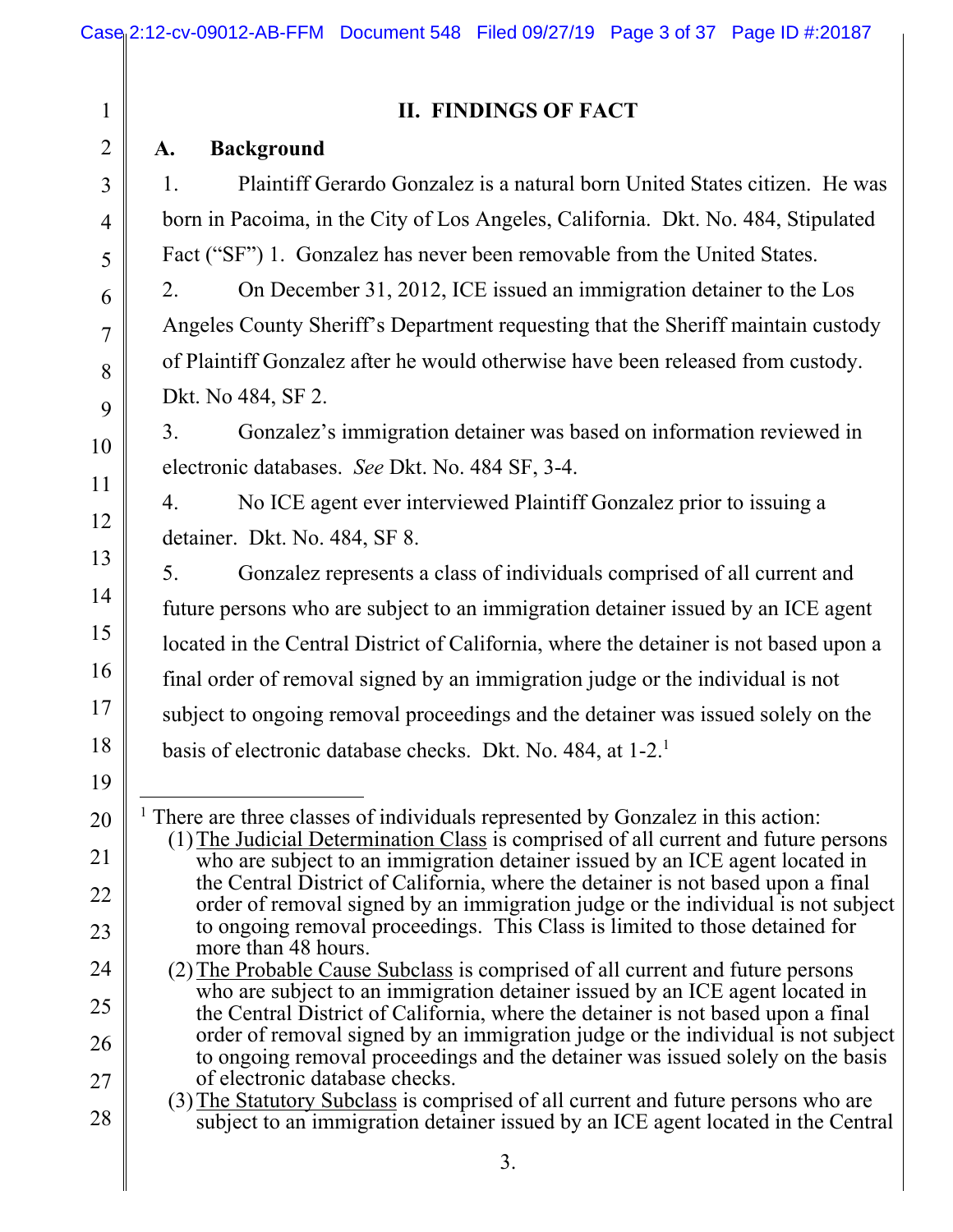| $\mathbf{1}$   | Defendant ICE is a component of the Department of Homeland Security<br>6.                                                                                   |  |  |  |  |
|----------------|-------------------------------------------------------------------------------------------------------------------------------------------------------------|--|--|--|--|
| $\overline{2}$ | ("DHS"). <i>Id.</i> at 5.                                                                                                                                   |  |  |  |  |
| $\overline{3}$ | <b>ICE's Use of Immigration Detainers</b><br><b>B.</b>                                                                                                      |  |  |  |  |
| $\overline{4}$ | An immigration detainer is a request by ICE to a federal, state, or local LEA<br>7.                                                                         |  |  |  |  |
| 5              | that the agency hold an individual in custody for up to 48 hours after the person                                                                           |  |  |  |  |
| 6              | would otherwise be released so that ICE can take the person into custody. Dkt.                                                                              |  |  |  |  |
| $\overline{7}$ | No. 484, Admitted Fact ("AF") 3, SF 16, Trial Transcript ("Tr.") 1480:18-21                                                                                 |  |  |  |  |
| 8              | (Robbins).                                                                                                                                                  |  |  |  |  |
| 9              | 8.<br>Detainers are check-box forms developed by DHS and issued by ICE agents.                                                                              |  |  |  |  |
| 10             | See, e.g., Trial Ex. 96. Agents rely on their research, in the field professional                                                                           |  |  |  |  |
| 11             | expertise, and, if necessary, legal counsel when issuing detainers. Trial Tr. 1441:1-                                                                       |  |  |  |  |
| 12             | 25 (Robbins).                                                                                                                                               |  |  |  |  |
| 13             | No judicial process is undertaken before or after a detainer is issued;<br>9.                                                                               |  |  |  |  |
| 14             | however, detainers are issued along with an ICE arrest warrant. <sup>2</sup> Dkt. No. 484,                                                                  |  |  |  |  |
|                | Admitted Fact ("AF") 5; Trial Tr. 1038:13-16 (Garibay).                                                                                                     |  |  |  |  |
| 15             | The detainer form indicates that a detainer is not valid unless served on the<br>10.                                                                        |  |  |  |  |
| 16             | individual subject to that detainer. Trial Ex. 96; Trial Tr. 1422:7-1423:4 (Robbins).                                                                       |  |  |  |  |
| 17             | ICE officers at ICE's Pacific Enforcement Response Center ("PERC") in<br>11.                                                                                |  |  |  |  |
| 18             | Laguna Niguel, California issue detainers 24 hours a day to persons in custody in                                                                           |  |  |  |  |
| 19             | the Central District of California and after-hours to federal, state, and local LEAs in                                                                     |  |  |  |  |
| 20             | 42 states nationwide and two U.S. territories. <sup>3</sup> Dkt. No. 484, SF 50; Trial Ex. 101.                                                             |  |  |  |  |
| 21             |                                                                                                                                                             |  |  |  |  |
| 22             | District of California, where the detainer is not based upon a final order of<br>removal signed by an immigration judge or the individual is not subject to |  |  |  |  |
| 23             | ongoing removal proceedings for whom ICE did not issue an administrative<br>warrant of arrest at the time it issued an immigration detainer.                |  |  |  |  |
| 24             |                                                                                                                                                             |  |  |  |  |
| 25             | Plaintiff Simon Chinivizyan is a representative of the Judicial Determination Class<br>and the Statutory Subclass.                                          |  |  |  |  |
| 26             | $2$ The warrant accompanying the detainer is either the I-200: a warrant of arrest, or the                                                                  |  |  |  |  |
| 27             | I-205: a warrant of removal.                                                                                                                                |  |  |  |  |
| 28             | <sup>3</sup> ICE officers do not currently issue detainers in Alaska, Washington, Oregon,                                                                   |  |  |  |  |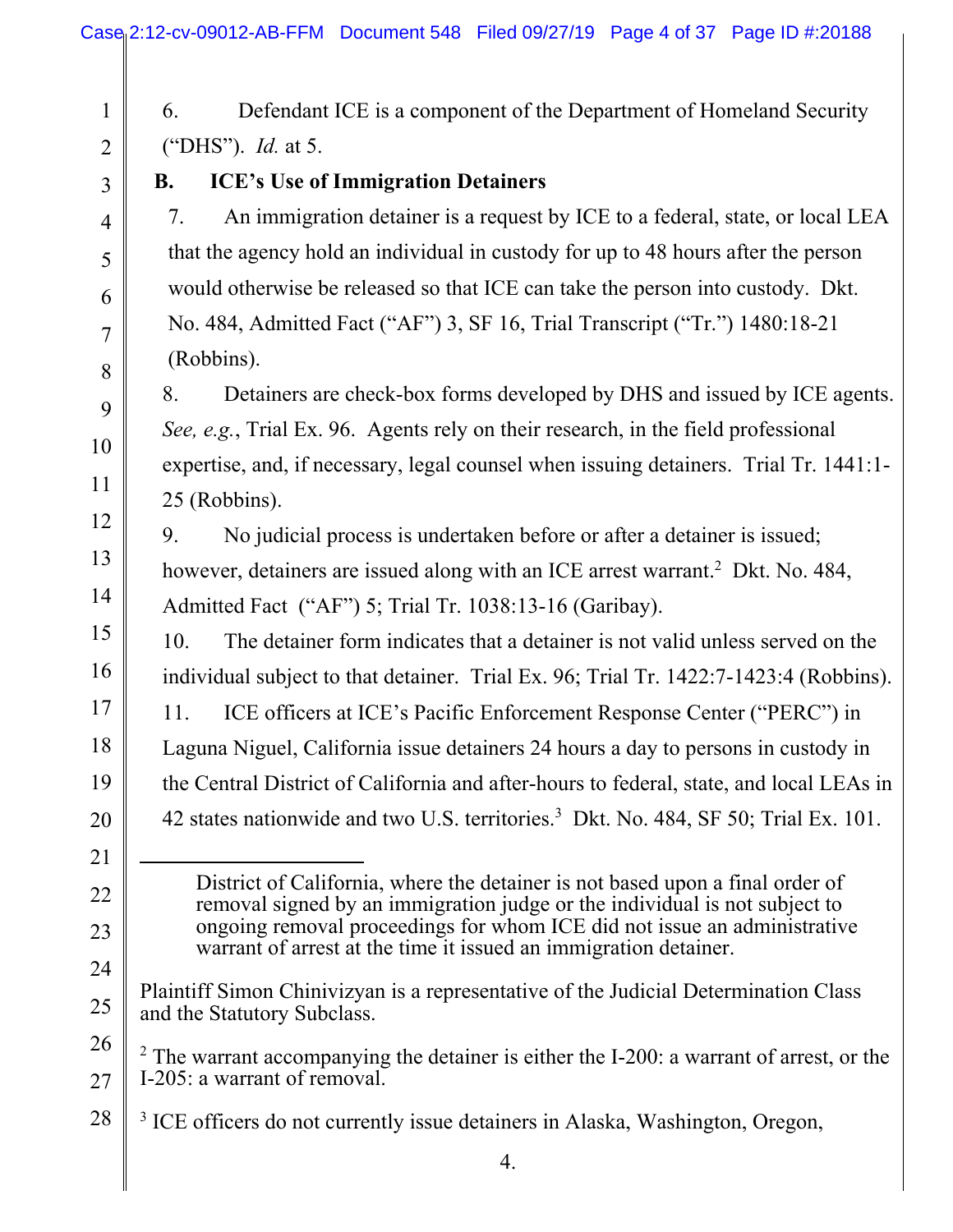1 2 3 4 5 6 7 8 9 10 11 12 13 14 15 16 17 18 19 20 21 22 23 24 25 26 12. PERC agents issue detainers based on electronic database searches and do not perform any other investigation outside database checks. Dkt. No 484, SF 51. 13. PERC agents do not conduct interviews of subjects before issuing a detainer. Dkt. No 484, SF 52. 14. In California, the Transparent Review of Unjust Transfers and Holds ("TRUTH") Act was passed to require LEAs to serve detainers. *See* Cal. Gov. Code § 7283 15. Since the inception of this lawsuit, ICE has used five different detainer forms: the December 2011 revision, the December 2012 revision, the June 2015 Form I-247D, the August 2015 Form I-247X, and the April 2017 Form I-247A. *See* Exs. 92-96. 16. The introduction of the detainer form marked a change in ICE's approach to removal. **C. The Shift to Automatic Detainers** 17. In 1999, the United States introduced the Integrated Automated Fingerprint Identification System ("IAFIS"), a 10-rolled fingerprint identification system for use by federal, state, local, and international law enforcement and other authorized agencies. Trial Ex. 98. 18. The Automated Biometric Identification System ("IDENT") is managed by the DHS US-VISIT Program and stores and processes biometric and biographic information—including fingerprints and, where available, facial recognition data for DHS national security, law enforcement, immigration, intelligence, and other DHS mission-related functions. Trial Ex. 47. 19. ICE connects directly to IDENT through its EAGLE<sup>4</sup> interface. Dkt. No. 484, SF 91. 20. IDENT contains over 237 million unique identities. Dkt. No. 484, SF 90.  $\overline{a}$ 

27 Arizona, New Mexico, Colorado, Oklahoma, and Florida.

28 4 EID Arrest Guide for Law Enforcement.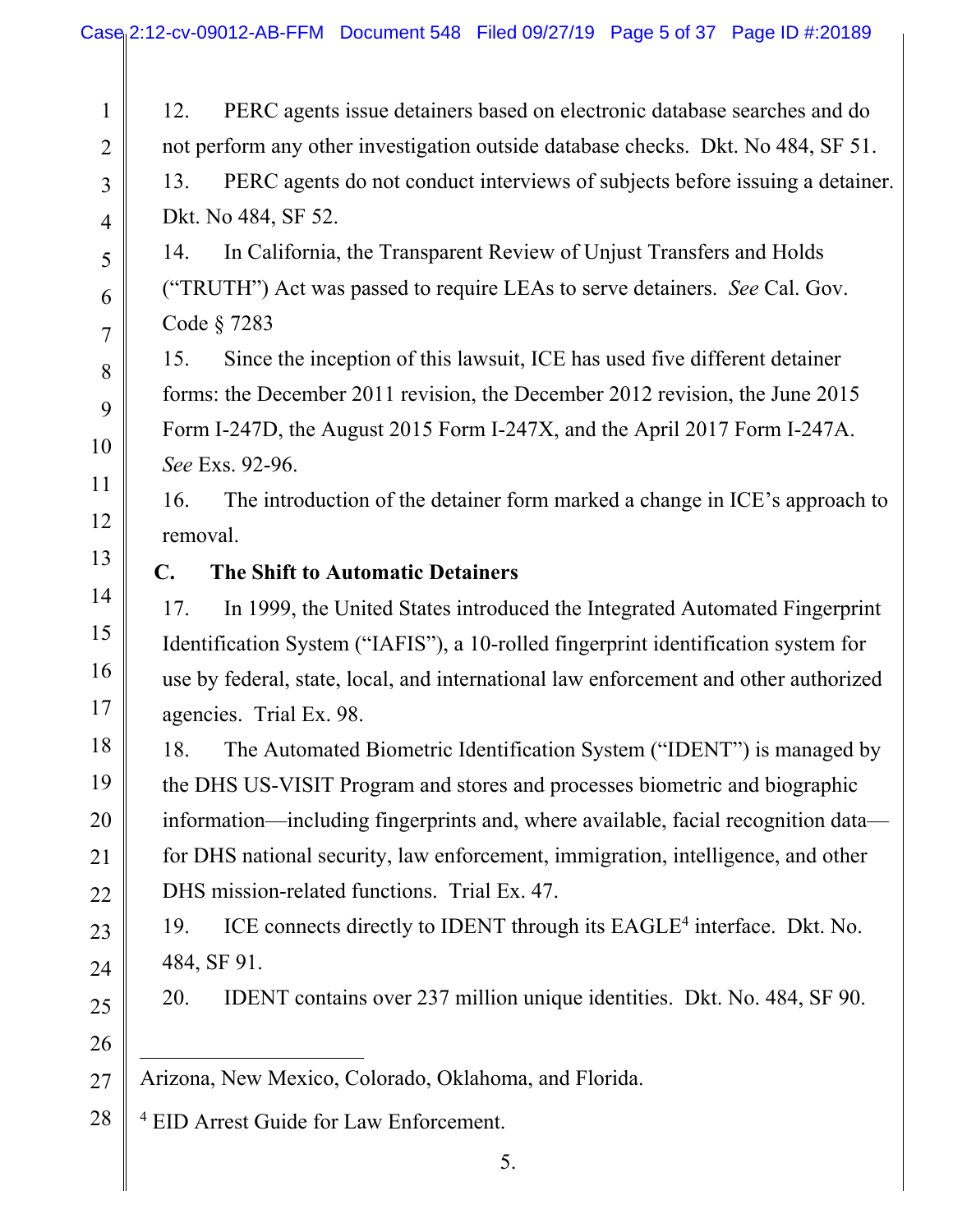21. IDENT contains fingerprint data for certain United States citizens, including those whom the FBI believes belong in the system, those who voluntarily enroll in certain "trusted traveler" programs, those who have applied to naturalize as United States citizens, and those who have filed applications for certificates of citizenship. Nemeth Dep. 26:4-27:6; 41:14-42:9; 59:15-19.

22. IDENT tracks information for each individual encounter with law enforcement. An encounter occurs when an individual's fingerprint is live captured by an ICE officer or agent. Trial Tr. 1161:13-24 (Nemeth).

23. IDENT automatically compares the biometrics from each new encounter with biometrics already contained within the database and collected from previous encounters by law enforcement officers and immigration officers. If the biometrics do not match what is already in the system, IDENT automatically assigns a new identity for the encounter and assigns the fingerprints a Fingerprint Identification Number ("FIN").

24. IDENT can determine an individual's identity even where there are typographical errors in previous encounter entries. Trial Tr. 1165:8-12 (Nemeth). 25. IDENT is a very accurate source of biometric matching. *See* Nemeth Dep.

Tr. 67:13-20.

26. In 2006, the government began its effort to create interoperability between IAFIS and IDENT. The goal of the project was to enable the near real-time exchange of biometric and biographic information between agencies that is complete, accurate, and timely. This would allow fingerprints entered into one system to be automatically run against the other system in order to identify matches. The process enabled verification of a person's identity and facilitated the sharing of criminal and immigration information. Trial Ex. 98; Dkt. No. 484, SF 45.

27. By 2008, IDENT and IAFIS were interoperable. Dkt. No. 484, SF 102.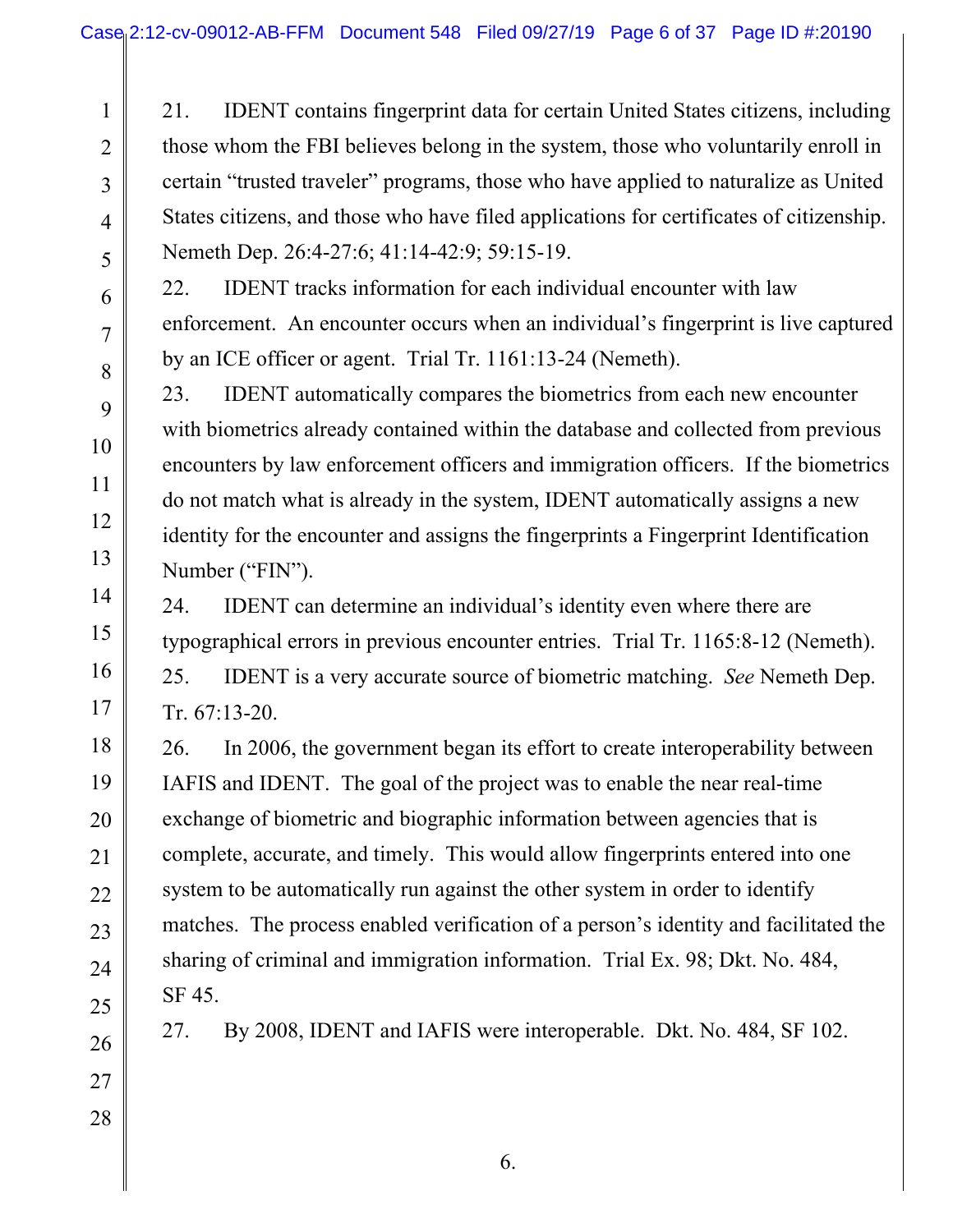28. In 2008, ICE launched the Secure Communities program, which harnessed the interoperability technology as a new tool for immigration enforcement. Dkt. No. 484. SF 48.

29. The program aimed to increase the number of criminal aliens identified "[t]hrough the deployment and use of biometric-based identification systems" and anticipated that "all persons booked into custody [would] be automatically checked for their immigration status as well as prior criminal history". Trial Ex. 123 at 2-3. 30. Through Secure Communities, ICE sought to make the process of identifying aliens and issuing detainers more streamlined by requiring only "a single query by a participating local law enforcement agency (LEA)" to "confirm<sup>[]</sup> the identity and immigration status of a subject being processed during incarceration booking." Trial Ex. 99 at 3.

31. Secure Communities signaled a shift in ICE procedures. Prior to Secure Communities, ICE manually identified individuals for removal in jails and prisons nationwide through the Criminal Alien Program ("CAP"). Trial Ex. 123 at 4.

32. CAP placed ICE agents in all prisons and some jails in order to identify individuals potentially subject to removal through interviews and records review. Trial Tr. At 1445:8-1446:17 (Robbins); Trial Ex. 98 at ICE 220.003.

33. This process required ICE agents to interview a person to determine whether to issue a detainer. Trial Tr. 1373:11-1374:1 (Marin); ICE 30(b)(6) Philip T. Miller, Dep. Tr. 22:6-16.

34. In November 2014, Secure Communities was terminated. Dkt. No. 484, SF 20.

35. On February 20, 2017, Secure Communities was reinstated, and other field guidance regarding the enforcement of immigration laws was rescinded. *See* Trial Ex. 121.

36. The memorandum reintroducing Secure Communities also rescinded "all existing conflicting directives, memoranda, or field guidance regarding the enforcement of our immigration laws and priorities for removal" insofar as the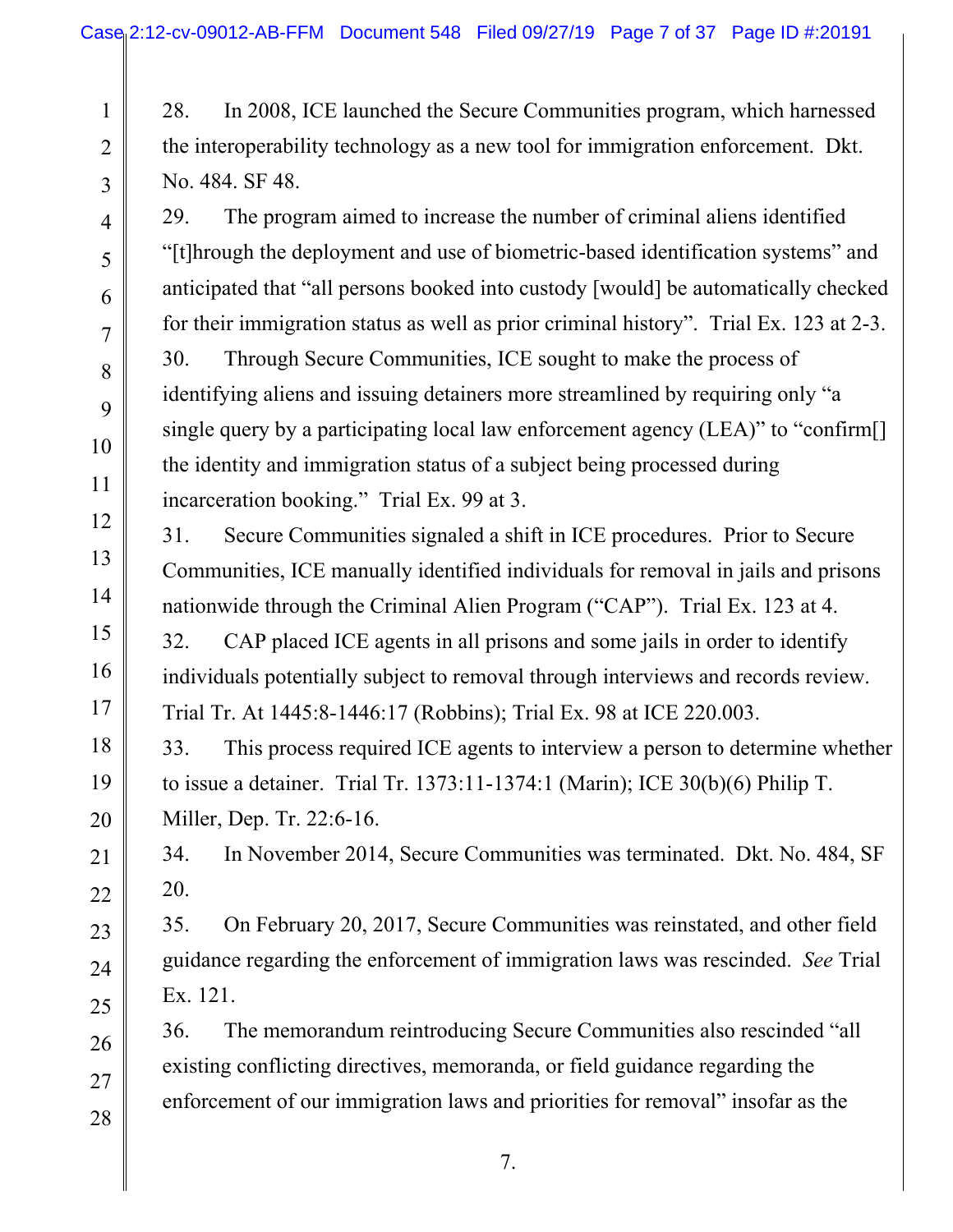materials conflicted with the United States' goal to "faithfully execut[e] immigration laws" and prioritize the removal of aliens who are convicted felons or who are involved in gang activity or drug trafficking. *Id.* at 2.

37. Since Secure Communities' reinstatement, several states have passed laws prohibiting compliance with detainers, while others have laws authorizing or mandating compliance. Dkt. No. 484, SF 35.

38. ICE officers continue to issue detainers to state and local law enforcement agencies, even if those agencies do not honor detainers. *See* Trial Tr. 1420:15-24 (Robbins).

### **D. Establishing Probable Cause for Removability**

39. In November of 2014, ICE adopted a policy determining that it must have probable cause before requesting a person's arrest and detention on an immigration detainer. *See* Trial Ex. 97. The change was at least partially motivated by Fourth Amendment concerns regarding the use of immigration detainers. *Id.*

40. The Form I-247A, in use today, indicates that probable cause exists to support an individual's removability based on one of the following criteria: (1) a final order of removal against the alien; (2) the pendency of ongoing removal proceedings against the alien; (3) biometric confirmation of the alien's identity and a records check of federal databases that affirmatively indicate, by themselves or in addition to other reliable information, that the alien either lacks immigration status or notwithstanding such status is removable under U.S. immigration law; and (4) statements made by the alien to an immigration officer and/or other reliable evidence that affirmatively indicate the alien either lacks immigration status or notwithstanding such status is removable under U.S. immigration law. Trial Ex. 96.

41. The I-247A form retained the probable cause language of the I-247D and I- $247X<sub>1</sub><sup>5</sup>$  and requests that the receiving law enforcement agency "maintain custody"

<sup>-</sup><sup>5</sup> The form reads: "DHS has determined that probable cause exists that the subject is a removable alien. This determination is based on: . . . biometric confirmation of the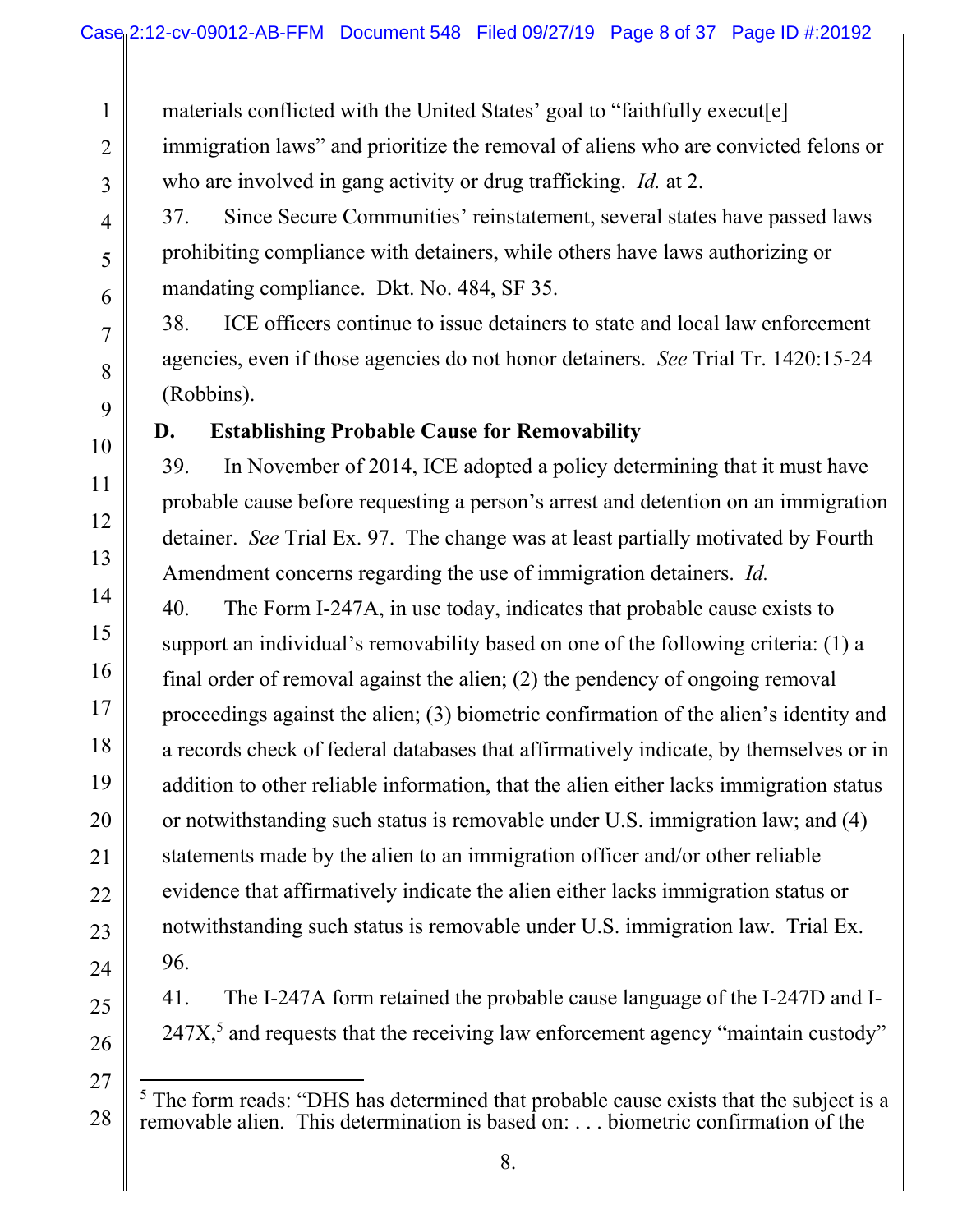of the individual for a "period NOT TO EXCEED 48 HOURS." *See* Trial Exs. 94- 96.

42. Paramount in determining probable cause of removability is identifying that a person is not a U.S. citizen. *See, e.g.*, Trial Tr. 217:13-16 (Stock) ("The most important thing to do before you decide whether someone's going to suffer immigration consequences . . . is to figure out whether the person is a citizen first"); Dkt. No. 481-11 (ICE 30(b)(6) Schichel Dep. Tr. 164:14-18) (stating that confirming a person's alienage is "part of establishing probable cause" every time officers investigate a potential subject for a detainer).

43. Establishing probable cause of removability also requires a determination of a person's current immigration status. Trial Ex. 96 (noting, in pertinent part, that probable cause can be based on checks that indicate "that the alien either lacks immigration status or notwithstanding such status is removable under U.S. immigration law"); *see also* Dkt. No. 479-3 (Schichel Dep. Tr. 157:13-22).

44. ICE uses IDENT to satisfy the biometric confirmation described in the I-247A. Trial Tr. 1418:20-1419:2 (Robbins). ICE relies on an individual's fingerprints, which are taken at the time of arrest. *Id.*

45. In addition, law enforcement specialists at the Law Enforcement Support Center ("LESC") and analysts at the PERC search multiple databases to find "affirmative evidence of removability". Trial Tr. 1419:3-10 (Robbins).

1

2

3

4

5

6

7

8

9

10

11

12

13

14

15

16

17

18

19

20

21

22

23

24

25

## **E. Determining Citizenship**

46. An individual's citizenship and immigration status is not static and may change multiple times over a lifetime. *See, e.g.*, Trial Tr. at 153:22-159:14 (Bacon).

47. Accordingly, a person's citizenship or immigration status at some fixed point in time may not be a reliable indicator of their current citizenship status. Trial

28 immigration law . . . [.]"

<sup>26</sup>  27  $\overline{a}$ alien's identity and a records check of federal databases that affirmatively indicate, by themselves or in addition to other reliable information, that the alien either lacks immigration status or notwithstanding such status is removable under U.S.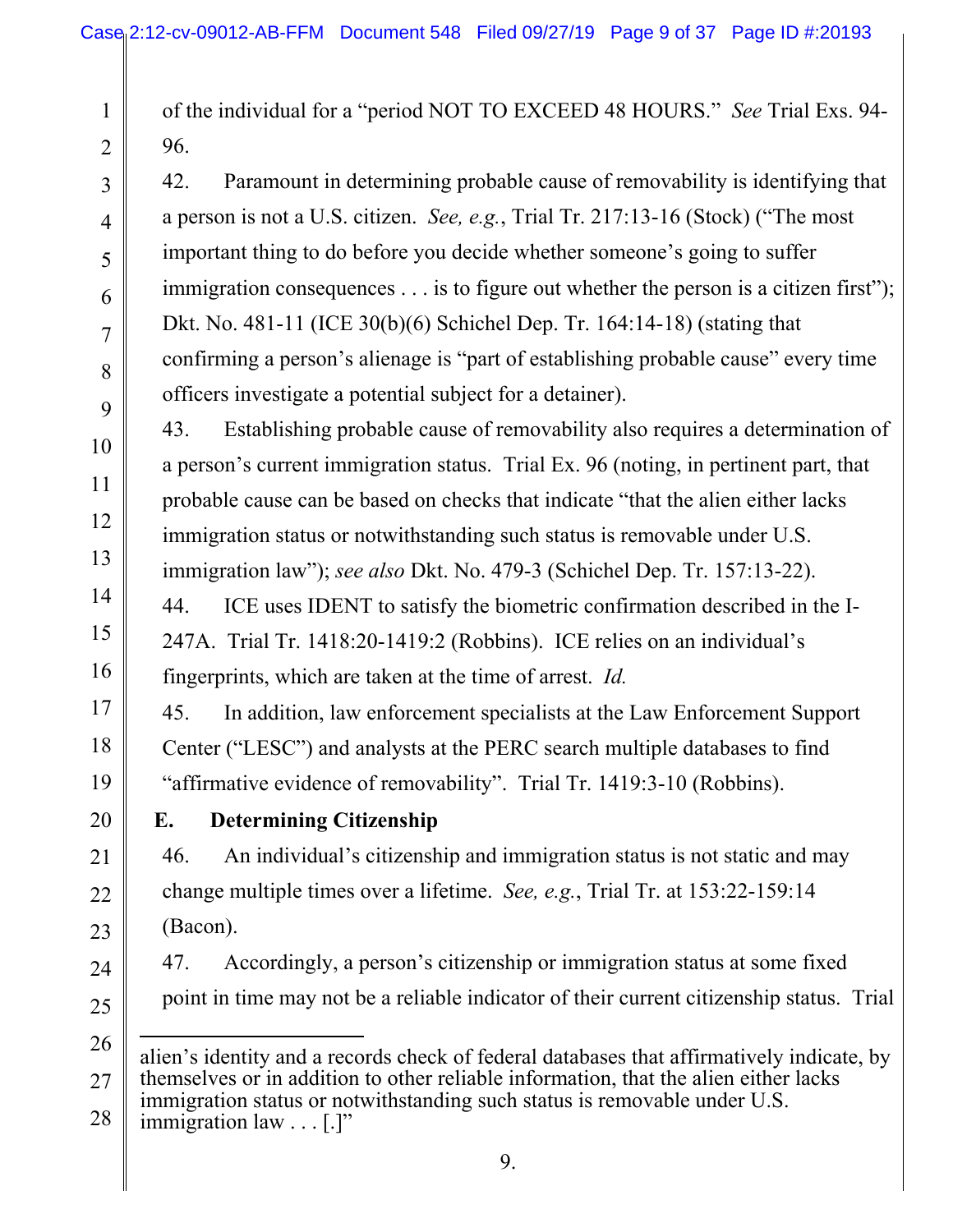#### Case 2:12-cv-09012-AB-FFM Document 548 Filed 09/27/19 Page 10 of 37 Page ID #:20194

Tr. 1092:6-17 (Garibay) (testifying that while a person may not have been a United States citizen in 2010, that has no bearing on whether they are a citizen presently). 48. A foreign-born person can become a United States citizen in one of three ways: (1) naturalization, (2) acquisition, or (3) derivation. Trial Tr. 162:22-164:21 (Bacon).

49. Generally, a person must be a lawful permanent resident ("LPR") to naturalize. Trial Ex. 131 at 1; Trial Tr. 512: 21-24 (Johansen-Mendez). People who serve or served honorably in the U.S. armed forces may be excused from this rule. *See* 8 U.S.C. §§ 1439-40.

50. In addition, a person may pass in and out of lawful or unlawful status; a common example of this is a child's derivation of citizenship. Trial Tr. 163:4-11 (Bacon).

51. Determining whether a person acquired or derived citizenship is a complex inquiry and illustrates the fluidity one may experience with respect to immigration status. *See* Trial Tr. 242:20-255:23 (Stock).

52. For derivative citizenship, the analysis can turn on, among other things: which parent is a citizen, when that parent became a citizen, whether the person's parents were married, whether and when the U.S. citizen parent lived in the United States and for how long, whether the father legitimated the child, whether the child lived in the custody of the U.S. citizen parent or parents, and at what point the child lived in the custody of the U.S. citizen parent(s). *Id.* 

53. In some cases, a determination on derivative citizenship may depend on knowing whether a person's grandparent(s) were U.S. citizens or whether a person or their parent(s) served in the U.S. Armed Forces. *Id.*

1

2

3

4

5

6

7

8

9

10

11

12

13

14

15

16

17

18

19

20

21

22

23

24

25

26

27

28

## **F. Determining Immigration Status**

54. Similarly, determining a person's immigration status may be a complex inquiry requiring a thorough examination of the individual's history.

55. Aside from foreign born-U.S. citizens, there are four major categories of foreign-born persons who lawfully reside within the United States: (1) immigrants,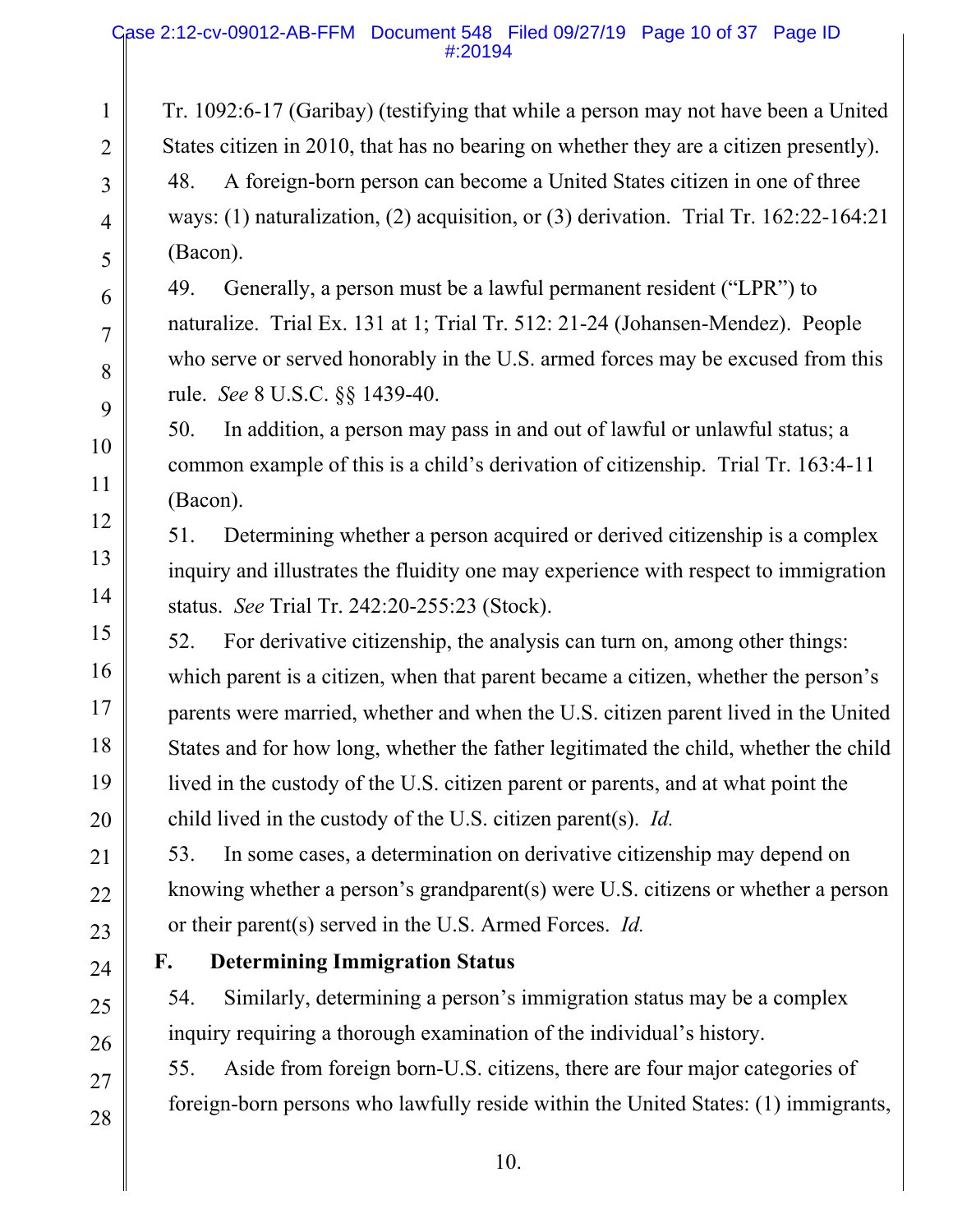#### Case 2:12-cv-09012-AB-FFM Document 548 Filed 09/27/19 Page 11 of 37 Page ID #:20195

(2) nonimmigrants, (3) refugees/asylees, (4) and non-citizens who otherwise have permission to be present. Trial Tr. 148:17-162:19 (Bacon)

56. Immigrants are non-citizens with permission to reside permanently in the United States. Generally, these are lawful permanent residents ("LPRs"). Trial Tr. 149:9-18 (Bacon). United States Citizenship and Immigration Services ("USCIS") commonly grants LPR status, but the Department of State ("DOS") may also grant it. Trial Tr. 144:20-148:15, 149:19-150:1 (Bacon).

57. An LPR's status does not change unless an immigration judge determines that status should be taken away. Trial Tr. 531:14-16 (Johansen-Mendez).

58. Non-immigrants are non-citizens admitted to the United States on a visa for a specific purpose and/or period of time, such as for tourism, employment or study. Trial Tr. 151:14-154:20 (Bacon).

59. There are 23 statutory categories of nonimmigrant visas, which DOS generally grants. Trial Tr. 154:5 (Bacon); Trial Ex. 69. USCIS generally handles status changes after nonimmigrants enter the United States. Trial Tr. 155:2-156:3 (Bacon) (describing an example of a status change from F1 student visa to H1-B employment visa, as adjudicated by USCIS).

60. If a nonimmigrant violates the condition(s) of their status, such as by overstaying their authorized period of stay, their lawful status terminates. *See generally* 8 U.S.C. § 1227(a)(1)(C)(i) (rendering deportable any "nonimmigrant . . . who has failed to maintain the nonimmigrant status in which the alien was admitted or to which it was changed . . . , or to comply with the conditions of any such status.").

61. Refugees and asylees are non-citizens who receive permission to reside in the United States based on a well-founded fear of persecution in their native country. Trial Tr. 159:18-160:8 (Bacon).

62. Refugee status is granted outside the United States and involves different agencies, including the United Nations and ultimately the DOS and USCIS. Trial Tr. 160:9-16 (Bacon).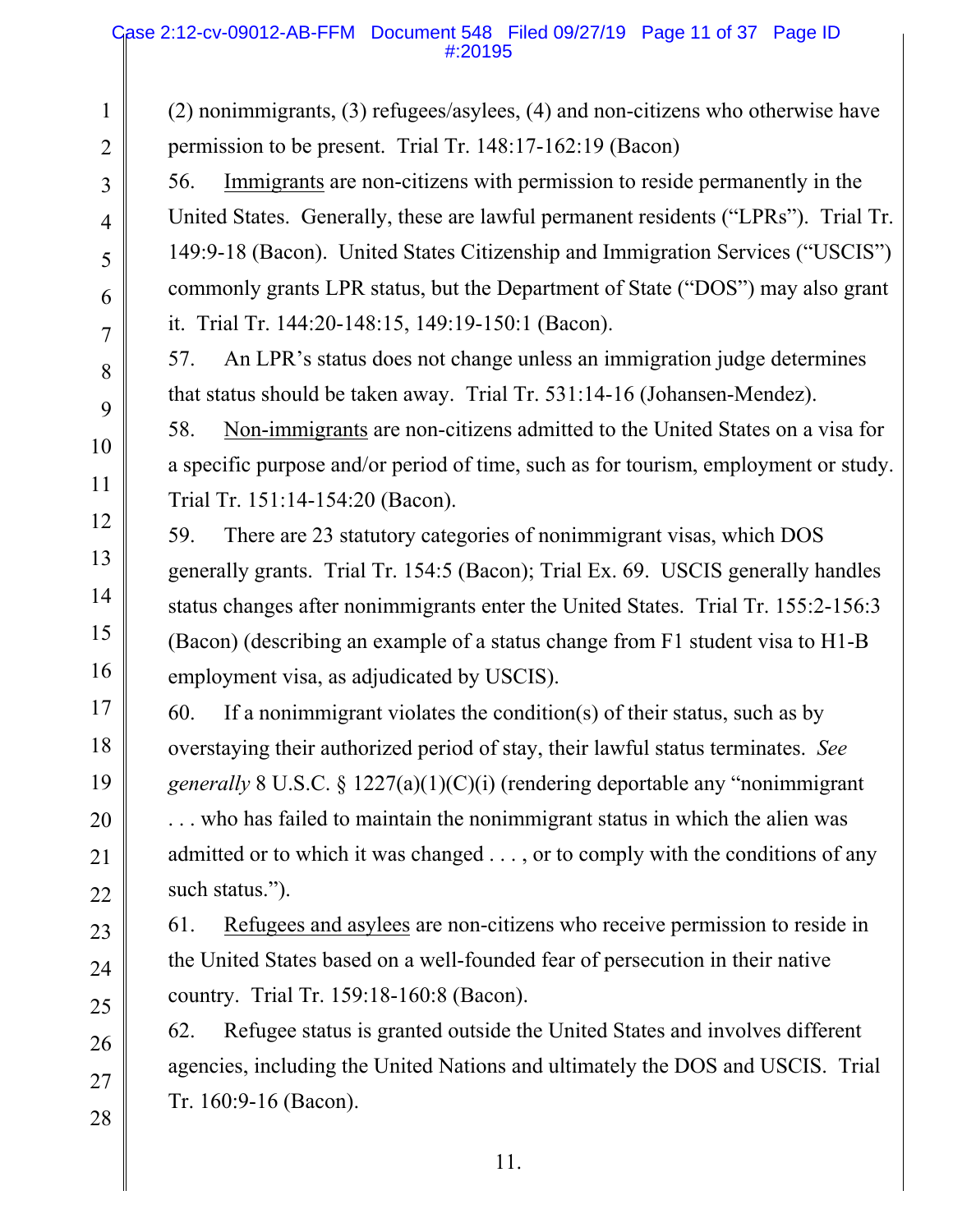#### Case 2:12-cv-09012-AB-FFM Document 548 Filed 09/27/19 Page 12 of 37 Page ID #:20196

1 2 3 4 5 6 7 8 9 10 11 12 13 14 15 16 17 18 19 20 21 22 23 24 25 26 63. Asylum is granted inside the United States by either USCIS or, if the person is placed in removal proceedings, by the Executive Office for Immigration Review (EOIR). Trial Tr. 160:15-16 (Bacon); 587:4-20 (Johansen-Mendez). 64. Once granted, asylum is "essentially a permanent status unless something's done to change it, unless [the asylee] adjust[s] to lawful permanent residence or unless there's cause to terminate that asylee designation." Trial Tr. 516:2-7 (Johansen-Mendez). 65. Those permitted to be present in the United States who otherwise lack formal status are non-citizens granted special protected status. Trial Tr. 161:4- 162:19 (Bacon). 66. The two largest protected groups of non-citizens are those who USCIS has granted Temporary Protected Status ("TPS") and Deferred Action for Childhood Arrivals ("DACA"). *Id.*; Trial Ex. 72 at 1 (699,350 active DACA recipients); Trial Ex. 73 at 5 (approximately 437,000 TPS holders). **G. Two-Step Determination of Probable Cause**  67. The process ICE undertakes to determine probable cause for removal requires analysts at the PERC and officers at LESC to take two steps. 68. First, officers and analysts rely on IDENT to match biometric information. 69. IDENT creates a new biometric input whenever a law enforcement officer has an encounter with an individual. Trial Tr. 1161:13-24 (Nemeth). 70. When an individual is arrested by an LEA on a criminal charge, the person's fingerprints are sent to the FBI and automatically run against IAFIS and IDENT. Dkt. No. 484 SF 45-46. 71. If there is a fingerprint match in IDENT,<sup>6</sup> a notification—an Immigrant Alien Query ("IAQ")—is automatically generated and sent to LESC. Trial Tr. 1436:7-17 (Robbins). Accordingly, if an individual has numerous encounters with  $\overline{a}$ 

<sup>27</sup>  28 <sup>6</sup> This would mean DHS has some record of a prior encounter with that person, including, among other things, an encounter as the person entered the country, or an application for an immigration benefit.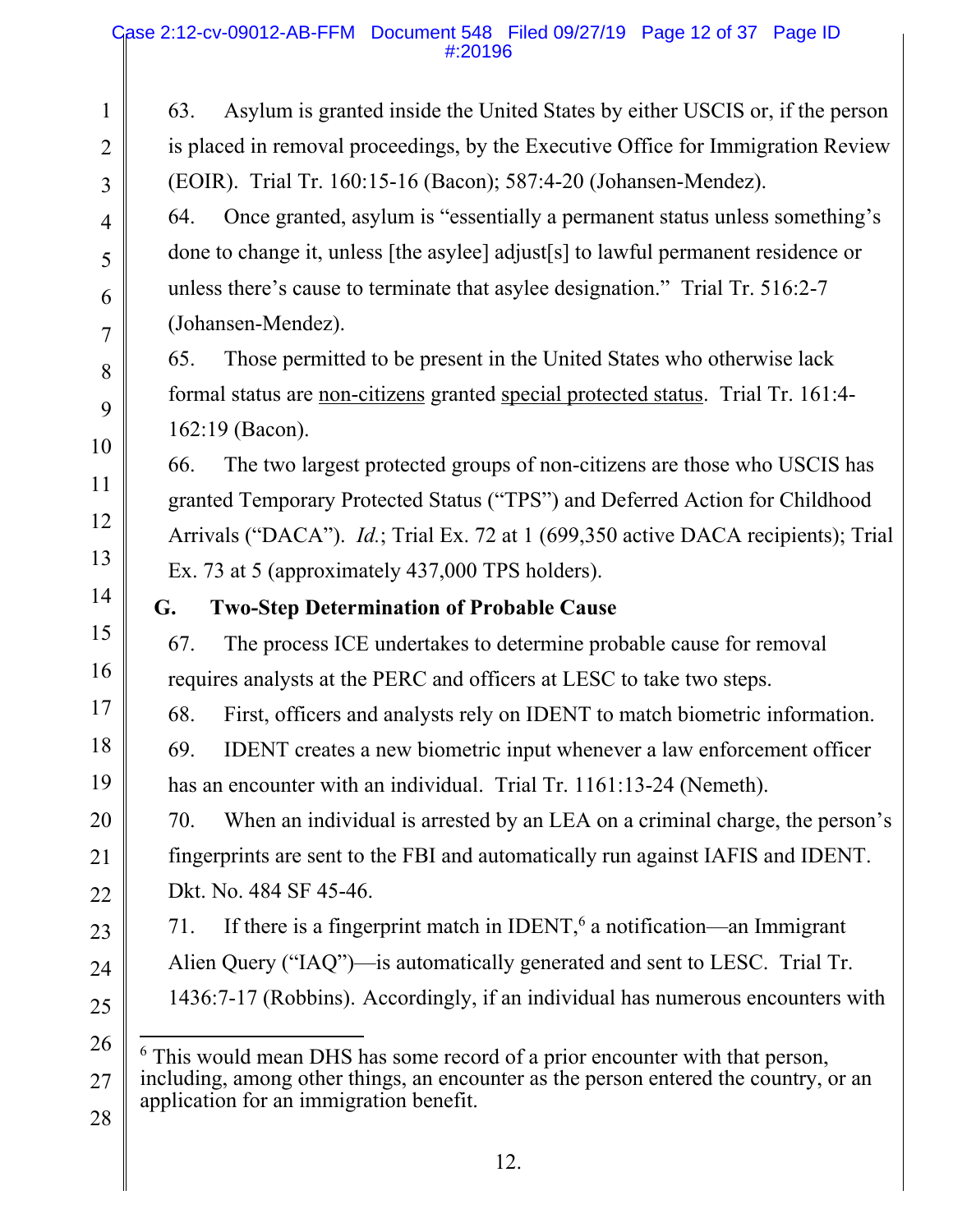#### Case 2:12-cv-09012-AB-FFM Document 548 Filed 09/27/19 Page 13 of 37 Page ID #:20197

1 2 3 4 5 6 7 8 9 10 11 12 13 14 15 16 17 18 19 20 21 22 23 24 25 26 27 28 law enforcement, IDENT would capture all biometric and biographical data on that individual, regardless of typographical errors.<sup>7</sup> 72. ACRIMe<sup>8</sup> automatically searches the NCIC, NLETS, CIS, CLAIMS 3, CLAIMS 4, EID, IDENT, ADIS, SEVIS, and EOIR databases to match the FIN submitted with other encounters for that same FIN. Trial. Tr. 930:22-931:23; 933: 8-21 (Garibay). 73. ACRIMe then automatically generates an Immigrant Alien Response ("IAR") from information stored on the ten databases; the IAR is the automatically delivered to the PERC. Trial Tr. 930:3-5 (Garibay). 74. The IAR contains basic biographic information and criminal history, as well as a short statement about immigration status and removability.<sup>9</sup> 75. Next, an analyst<sup>10</sup> conducts a first level review of the IAR and makes a recommendation to an ICE deportation officer about whether a detainer should be issued. Dkt. No. 484 SF 54, 58. -<sup>7</sup> Thus, regardless of whether an individual has a common name spelling, or whether a field officer made errors when inputting biographical information, a person's FIN number will remain the same across multiple encounters and will be able to be located on IDENT through its search inquiry. <sup>8</sup> ACRIMe (Alien Criminal Response Information Management System) is a webbased system that includes two primary applications: (1)ACRIMe Mod: which is used by the LESC to process IAQs and transmit IARs back to the LEA and responsible ERO field office(s) or the PERC (2)ACRIMe Field: which is used by the PERC and ERO Field Offices to see the results of the LESC's integrated records checks, process IARs, and initiate immigration enforcement, if applicable. *See* Trial Ex. 78 at ICE029605. <sup>9</sup> The short statement provides only limited insight into an individual's immigration or citizenship status, and can often contain speculative language on a person's status. *See e.g.* Ex. 170 at ICE 0023957 ("D.H.S. records indicate that the subject was legally admitted to the U.S. as a non-immigrant until the date noted above. If this person has remained longer in the U.S. without D.H.S. permission, this person *may be in violation of immigration laws*. If the departure date is indicated above, no electronic record of a new entry has been found. Subject *appears to be a* non immigrant overstay.") (emphasis added).  $10$  It is important to note that analysts are not federal employees nor immigration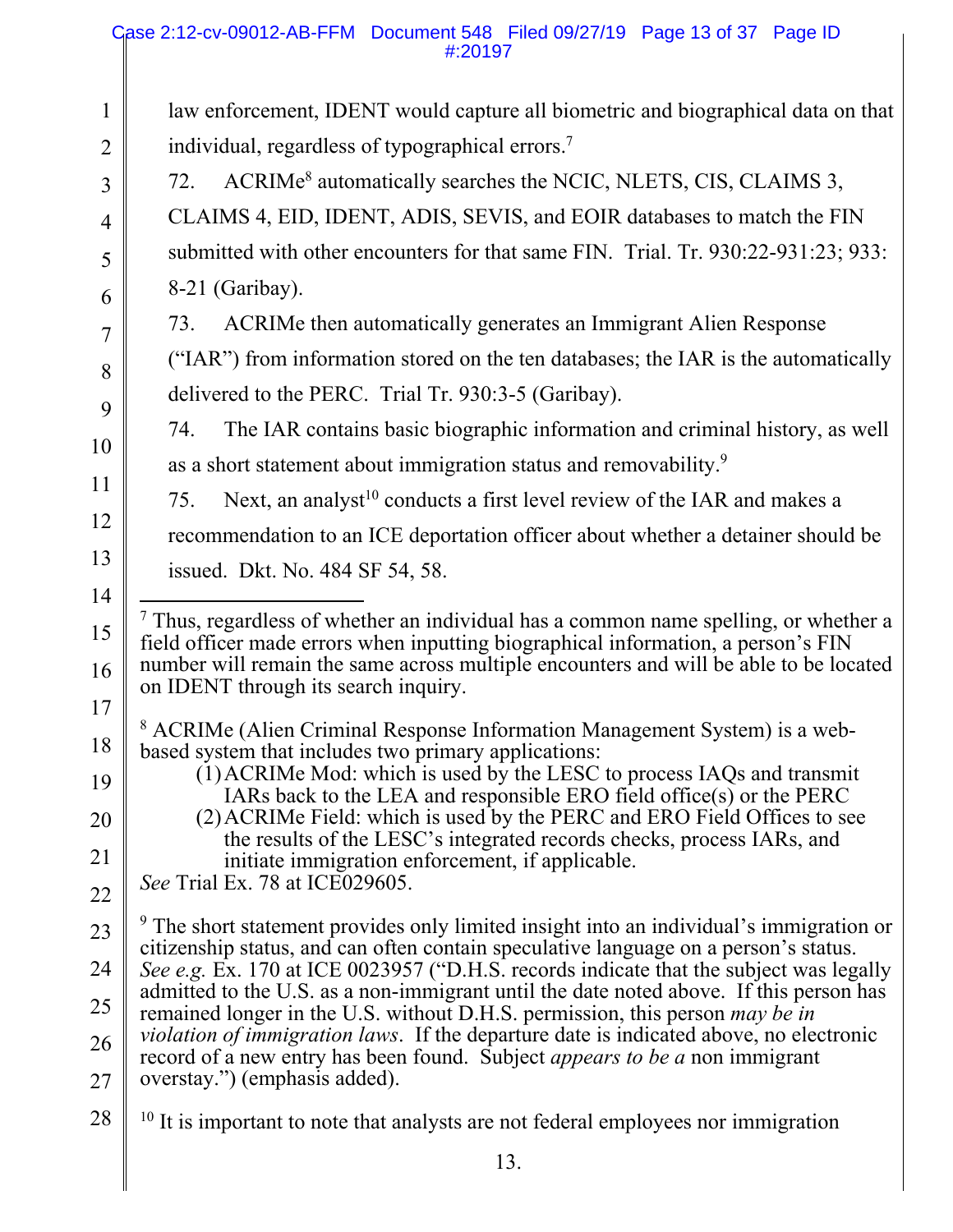76. The analysts need not search each database independently. Trial Tr. 933:5-9 (Garibay).

77. However, the analyst may, at their discretion, run independent database checks. *See* Trial Tr. 1438:19-1439:11 (Robbins) (". . . on complex cases [analysts] have access to go through multiple databases to make sure they get it right, and they also have the ability to talk to legal counsel, their supervision, the [deportation officers], or the officer's supervisors"); *see also* Trial Tr. 1437:19- 1438:2 (Robbins) ("The analyst at the PERC will take the case. They will use [ACRIMe] and other databases to make a recommendation on that particular case—an enforcement recommendation or a no action recommendation, to the deportation officer.")

1

2

3

4

5

6

7

8

9

10

11

12

13

14

15

16

17

18

19

20

21

22

23

24

25

26

27

## **H. The Databases**

78. ICE does not rely on one single database to determine citizenship and immigration status.

79. When Plaintiff Gonzalez filed this case, agents at the PERC issued detainers based on searches of IDENT and four other databases: CIS, CLAIMS 3, TECS, and ENFORCE/EARM. Ex. 102 at ICE 652.

80. In December 2017, the PERC adopted ACRIMe Field, which searches IDENT and nine other databases: CIS, CLAIMS 3, CLAIMS 4, ADIS, SEVIS, EOIR, EID, NCIC, and NLETs. Dkt. No. 484, SF 56; Trial Tr. 933:8-21 (Garibay).

81. CIS—the Central Index System, is a database created by USCIS and contains biographical information on individuals. Trial Tr. 175:3-14 (Bacon). 82. CLAIMS 3 is a database ICE relies on for information on immigration benefits applications. CLAIMS 3 allows an ICE officer or analyst to review a person's applications for, among other things, lawful permanent residency, temporary protected status, and work authorization. Trial Tr. 510:16-21 (Johansen-Mendez).

28  $\overline{a}$ agents, rather they are contractors.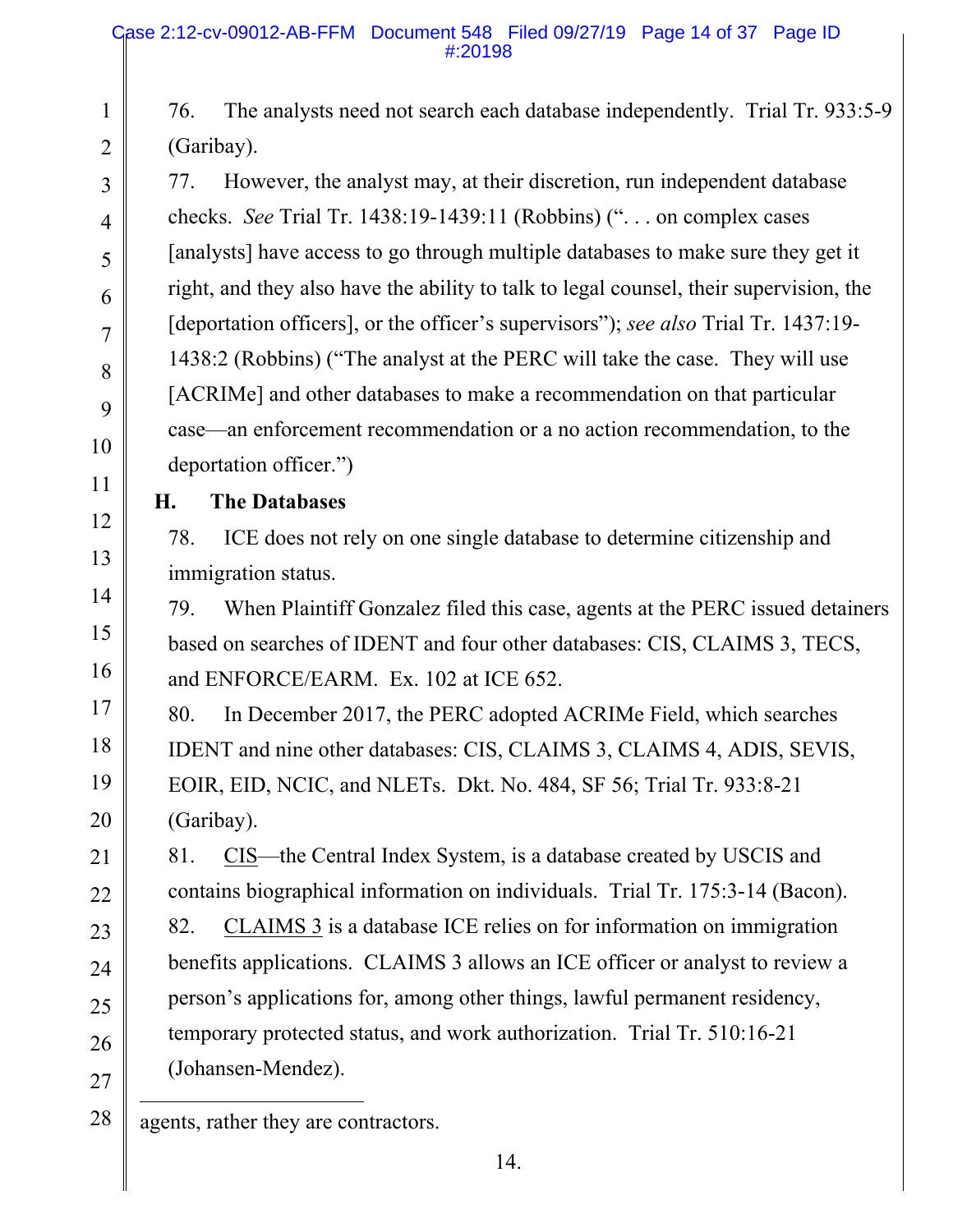|                | Case 2:12-cv-09012-AB-FFM Document 548 Filed 09/27/19 Page 15 of 37 Page ID<br>#:20199                                                                                                                                                 |  |  |  |  |  |
|----------------|----------------------------------------------------------------------------------------------------------------------------------------------------------------------------------------------------------------------------------------|--|--|--|--|--|
| $\mathbf{1}$   | CLAIMS 3 also provides information on how an application was adjudicated<br>83.                                                                                                                                                        |  |  |  |  |  |
| $\overline{2}$ | (grant or deny), and whether a credential (e.g., employment authorization card)                                                                                                                                                        |  |  |  |  |  |
| 3              | was generated a result of the adjudication. Trial Tr. 510:22-511:2 (Johansen-                                                                                                                                                          |  |  |  |  |  |
| 4              | Mendez).                                                                                                                                                                                                                               |  |  |  |  |  |
| 5              | CLAIMS 4 exclusively holds information about naturalization applications<br>84.                                                                                                                                                        |  |  |  |  |  |
| 6              | and provides information on how the application was adjudicated. Trial Tr. 511:                                                                                                                                                        |  |  |  |  |  |
| $\overline{7}$ | 16-19 (Johansen-Mendez).                                                                                                                                                                                                               |  |  |  |  |  |
| 8              | $ADIS11$ provides arrival and departure information for non-immigrant visa<br>85.                                                                                                                                                      |  |  |  |  |  |
| 9              | holders. ADIS pulls its arrival and departure information from TECS and IDENT.                                                                                                                                                         |  |  |  |  |  |
| 10             | Dkt. No. 484, SF 77; Trial Ex. 54 at 12-13; Trial Tr. 513:1-514:17 (Johansen-                                                                                                                                                          |  |  |  |  |  |
| 11             | Mendez).                                                                                                                                                                                                                               |  |  |  |  |  |
| 12             | ICE relies on other databases <sup>12</sup> to supplement information it receives from<br>86.                                                                                                                                          |  |  |  |  |  |
| 13             | CIS, CLAIMS 3, CLAIMS 4, and ADIS.                                                                                                                                                                                                     |  |  |  |  |  |
| 14             | <sup>11</sup> Arrival and Departure Information System.                                                                                                                                                                                |  |  |  |  |  |
| 15             | <sup>12</sup> Coupled with those discussed in substance, ICE also reviews:                                                                                                                                                             |  |  |  |  |  |
| 16             |                                                                                                                                                                                                                                        |  |  |  |  |  |
| 17<br>18       | PCQS (or "Person Centric Query Search" which provides a "snapshot" of results from<br>$\overline{\text{CIS}}$ and CLAIMS but with a "little less detail") see Trial Tr. 967:10-21 (Garibay);<br>Trial Tr. 1515:9-17 (Johansen-Mendez); |  |  |  |  |  |
| 19             | SQ11 (a lookout alert system, e.g., for individual's previously deported) (Trial Tr.<br>969:4-16 (Garibay);                                                                                                                            |  |  |  |  |  |
| 20             | SQ94 (provides information on individuals that were issued an I-94 when admitted                                                                                                                                                       |  |  |  |  |  |
| 21             | into the country) Trial Tr. 969:17-25 (Garibay);                                                                                                                                                                                       |  |  |  |  |  |
| 22             | ELIS $1 \& 2$ (provide extremely limited information on immigration benefits) Trial Tr.                                                                                                                                                |  |  |  |  |  |
| 23             | 1512:8-1513: 4 (Johansen-Mendez);                                                                                                                                                                                                      |  |  |  |  |  |
| 24             | <u>TECS</u> (a portal to NCIC—a database related to criminal history—and ADIS);                                                                                                                                                        |  |  |  |  |  |
| 25             | California Birth Index (database containing information (i.e., date of birth, full name,                                                                                                                                               |  |  |  |  |  |
| 26             | country of birth, gender, and mother's maiden name) on U.S. citizens born in<br>California; however, contains no information on births after 1995. See Trial Ex. 228;                                                                  |  |  |  |  |  |
| 27             | and                                                                                                                                                                                                                                    |  |  |  |  |  |
| 28             | CCD (contains information about visas that noncitizens have applied for; may contain                                                                                                                                                   |  |  |  |  |  |
|                | 15.                                                                                                                                                                                                                                    |  |  |  |  |  |
|                |                                                                                                                                                                                                                                        |  |  |  |  |  |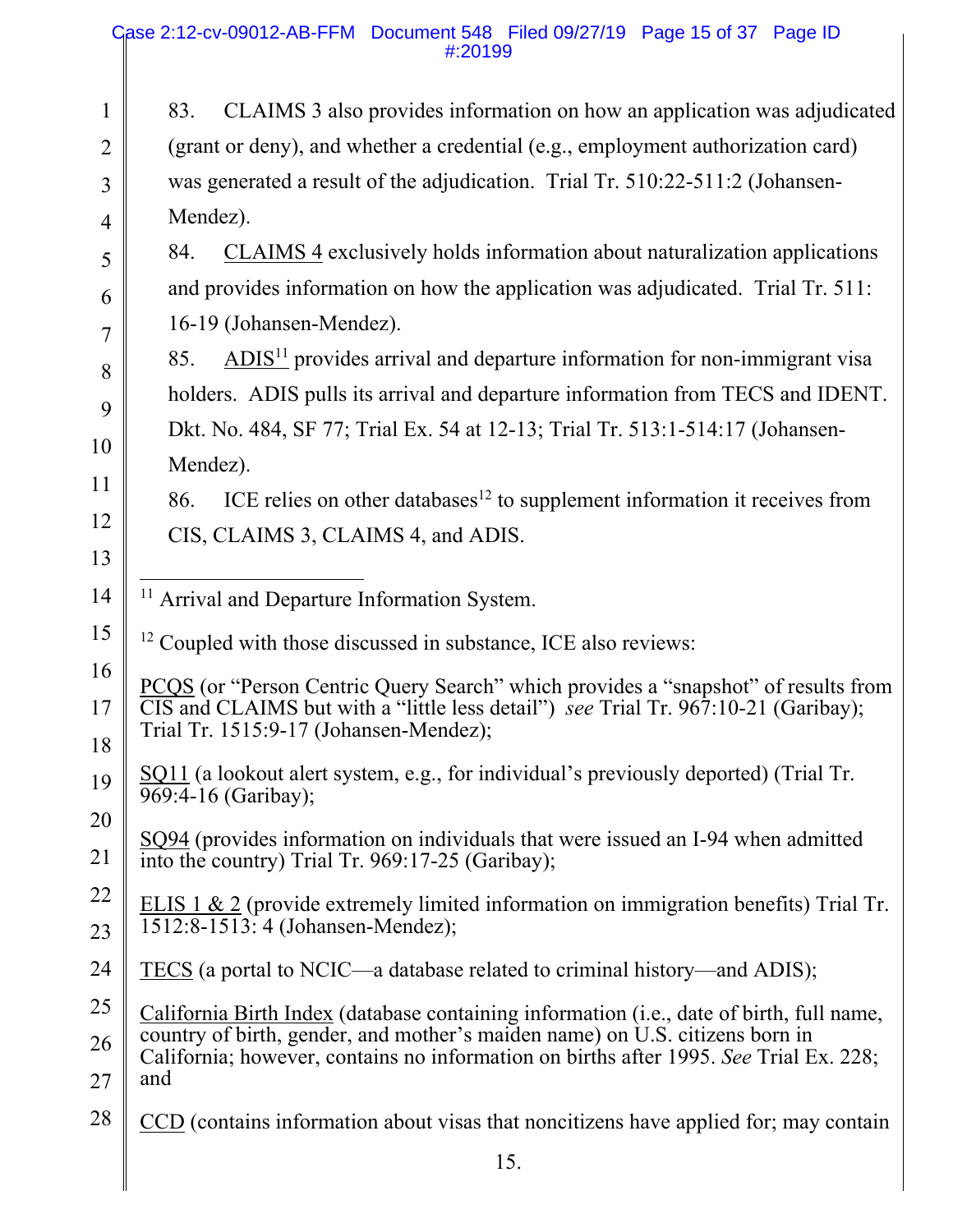1

2

3

4

5

6

7

8

9

10

11

12

13

14

15

16

17

18

19

20

21

22

23

24

25

26

27

87. SEVIS $^{13}$ , a database maintained by ICE, contains records of non-citizens who enter the United States as students and exchange visitors (F, M, and J visas), as well as their dependents. Dkt. No. 484, SF 65. 88. EOIR provides basic information about immigration court proceedings. EOIR does not reflect how the proceeding was adjudicated, simply that the case was terminated. Dkt. No. 484, SF 67; Dkt. No. 481-2 (Cano Dep. Tr. 66:6-12). 89. EID contains information about previous encounters with ICE officers. Trial Tr. 951:1-10 (Garibay). Specifically, EID provides information on whether a person is currently in removal proceedings and whether a person has been previously removed or deported. *Id.* 90. EID is a repository for all records created, updated, and accessed by other software applications, including ENFORCE and EAGLE. Trial Tr. 951:4-952:21 (Garibay). 91. NCIC<sup>14</sup> and NLETS<sup>15</sup> are criminal databases and do not provide any information for establishing a person's citizenship or immigration status. These databases are relevant for removability purposes. *See e.g.*, 8 U.S.C. §§ 1182(a)(2)(A)-(I); Trial Tr. 607:7- 608:10 (Johansen-Mendez). **I. Shortcomings in the Databases**  92. The databases on which ICE relies for information on citizenship and immigration status often contain incomplete data, significant errors, or were not designed to provide information that would be used to determine a person's removability. 93. The CIS database is the "spine" of USCIS's functions. Trial Tr. 137:6 (Bacon).  $\overline{a}$ information about an individual's passport) Trial Tr. 1532: 9-18 (Johansen-Mendez). <sup>13</sup> Student and Exchange Visitor Information System. <sup>14</sup> National Crime Information Center.

28 <sup>15</sup> National Law Enforcement Telecommunications System.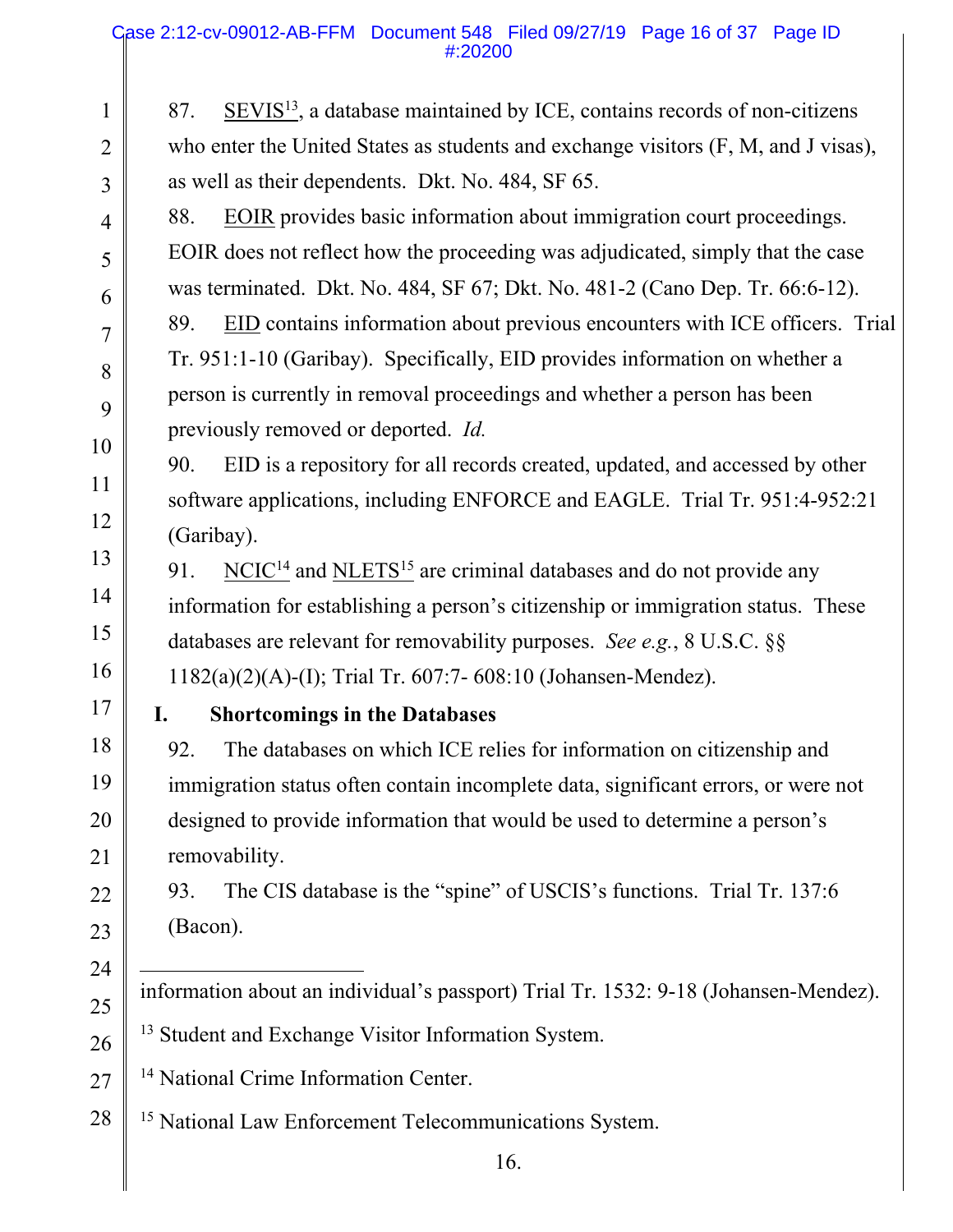94. CIS was first established in 1985 and it provides basic biographical information on an individual. Trial Tr. 175:3-14 (Bacon).

95. CIS contains five pieces of data that analysts or officers may use in determining citizenship or immigration status: (1) first name, (2) last name, (3) date of birth, (4) country of birth, (5) and classification when the individual entered the United States. *Id.*

96. The five pieces of biographical information recorded on CIS are not independently verified. Trial Tr. 176:3-12 (Bacon).

97. Indeed, data entered into CIS is often erroneous. Dkt. No. 481-5 (ICE 30(b)(6) Dep. Hamm Tr. 219:17-220:2); *see also* Trial Tr. 521:8-524:1, 527:3-7, 523:13-19 (Johansen-Mendez).

98. In 1995, the Government Accountability Office ("GAO") described CIS as "incomplete and inaccurate," noting that 22 percent of records "contained either misspelled names, incorrect name order, or incorrect nationality." Dkt. No. 484, SF 104; Trial Ex. 62 at 3.

99. Moreover, a 2012 DHS study reported that CIS's class of admission field was wrong for 12 percent of individuals it studied. Trial Ex. 58 at 1.

100. Many of the errors in the class of admission field result from USCIS's failure to update CIS when a person's immigration status changes. The class of admission field is "derived from DHS's administrative action related to a person's initial application/petition or apprehension." Trial Ex. 43 at 7.

101. Updates to the class of admissions field are meant to occur automatically when other databases that feed information to CIS are updated, but there are often problems with these uploads. *Id.*; Trial Ex. 251 at 30 ("CIS does not always contain the latest status updates from USCIS benefits case tracking systems . . . In these cases, uploads to the CIS may be delayed by data input and uploading processes, or the transfer of data between systems may fail initially."); *id.* at xi ("Among other issues, when decisions concerning noncitizens' statuses, such as changes affecting employment status and length of authorized stay in the United

21

1

2

3

4

5

7

8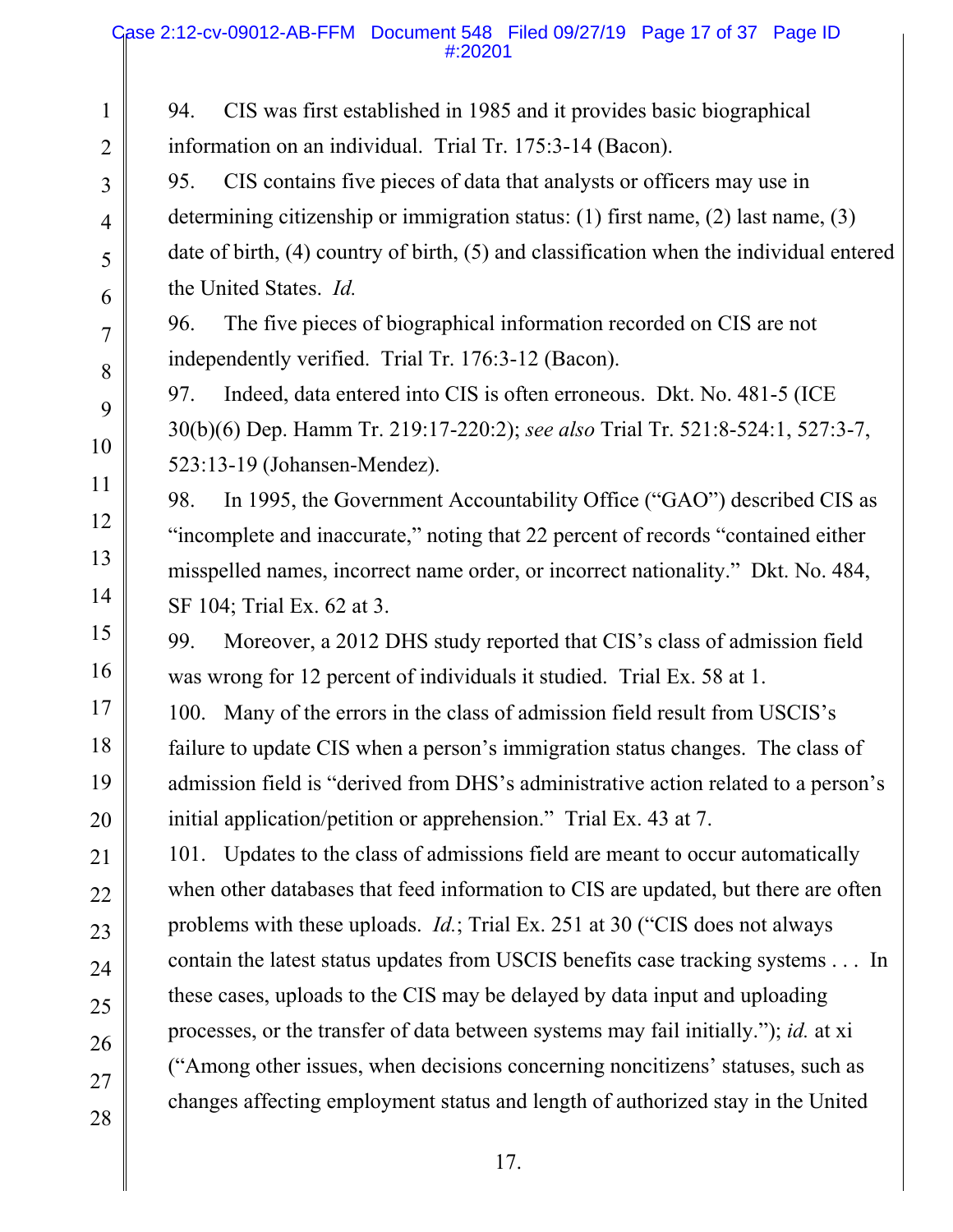#### Case 2:12-cv-09012-AB-FFM Document 548 Filed 09/27/19 Page 18 of 37 Page ID #:20202

States, are updated in one system, one or more uploads from a case tracking system are required for them to appear in the Central Index System (CIS). This process delays their availability in CIS and introduces *opportunity for error*, especially if there are problems with uploads.") (emphasis added); Trial Tr. 522:1-9 (Johansen-Mendez) (CIS often "would have an old class of admission that was no longer updated.").

102. In an April 10, 2012 email to ICE Headquarters, Senior ICE official David Marin wrote: "For the past couple of months, AFOD Martinez has noticed an increase in the volume of biometric Immigration Alien Responses (IAR) for individuals that are determined, via agency database checks, to be removable, only to later discover that the person is a United States citizen." Dkt. No. 484, SF 107; Trial Ex. 14 at 1. Mr. Marin then asked for a "mechanism in which we can modify the CIS database to indicate the individual's *true nationality and citizenship*" because "[w]e have found that it is *not easy to get USCIS to change someone's status in CIS*." *Id.* (emphasis added).

103. In a follow-up email on May 9, 2012, Marin wrote that "[US]CIS is not updating its databases, so when we run our queries it shows the subject is an [Lawful Permanent Resident], we take appropriate action. This case appears to be exactly that; CIS databases show the subject as a LPR, so the hold was properly placed based on the information we had at the time. Now the subject claims to be a [United States Citizen] and has a [naturalization certificate]; if this is true and the Central Index System was timely updated, we may not have run into this issue. *Unfortunately these types of cases occur frequently*." Dkt. No. 484., SF 108; Trial Ex. 15] (emphasis added).

104. DHS is aware of the errors in the class of admission field in CIS. *See* Trial Ex. 43 at 7 (if law enforcement seeks to detain an individual based on the class of admission code in CIS, they would request the physical A-File for further investigation); Trial Tr. 186:2-187:5 (Bacon) (same); Trial Ex. 244 at 6 (advising SAVE agencies not to rely on the class of admission code alone because it can be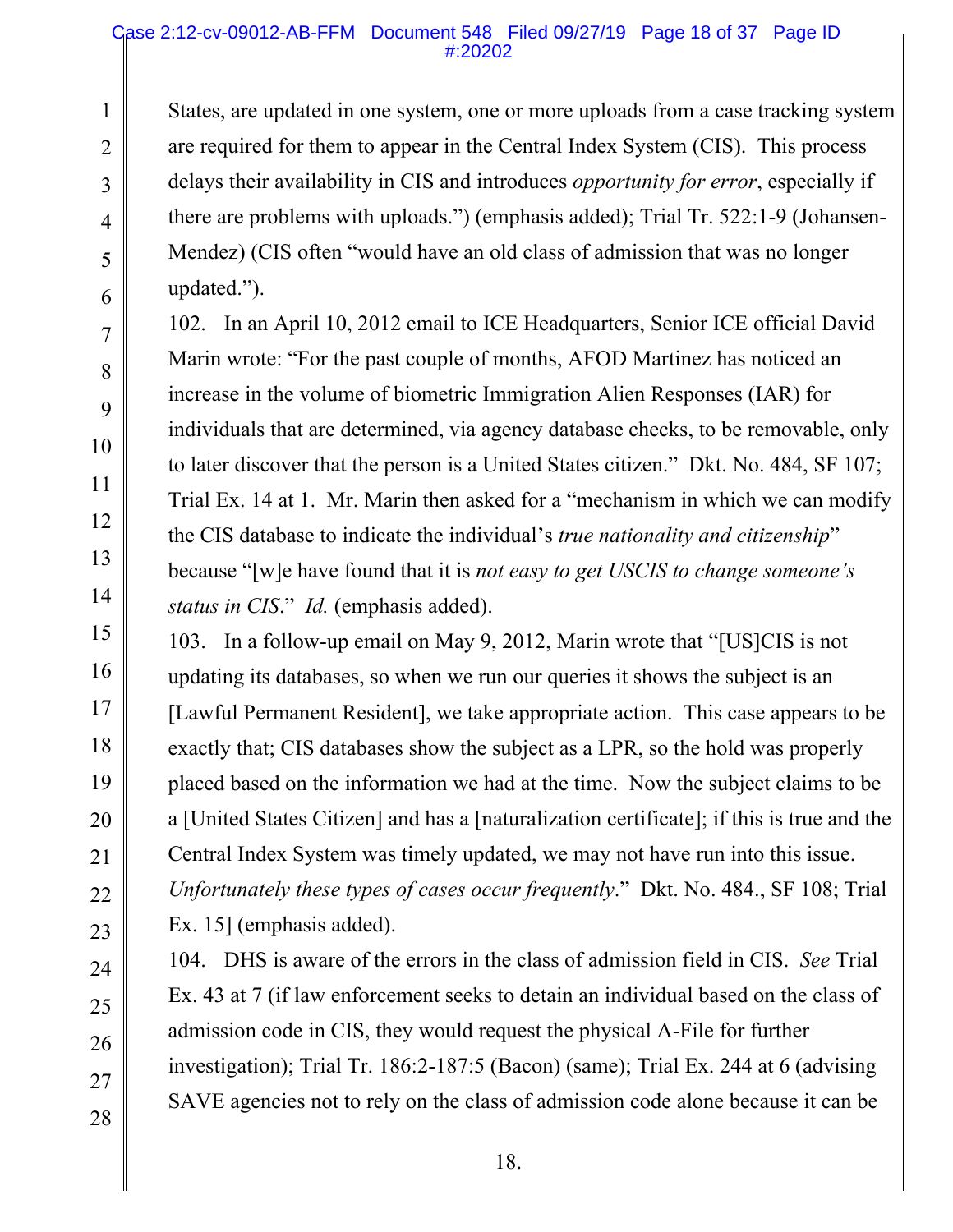wrong, but to view it together with other information, such as immigration documents).

105. Further, CIS's primary function is not to provide indicia of citizenship or to establish probable cause for removal; CIS is meant to direct users to a person's A-File. Trial Tr. 140: 23-24 (Bacon) ("CIS has only one real function and that's to direct people to where the A-File is."); Trial Tr.  $420:25 - 421:4$  (Meinhardt) ("the main reason for accessing [CIS] is to pin down not only just the bare essentials information, but really the A-File number"); *see also* Trial Ex. 42 at 4 ("The purpose of CIS is to provide a searchable central index of A-Files and to support the location and transfer of A-Files among DHS personnel and offices as needed in support of immigration benefits and enforcement actions.").

106. CLAIMS 3 and CLAIMS 4 are USCIS case management systems designed to track and process applications for certain immigration benefits and naturalization. Trial Ex. 41 at 2; Trial Ex. 42 at 1.

107. CLAIMS 3 is an "old, legacy, mainframe system[] that do[es] not have the capability to interface in real-time with other systems." *Id.*

108. CLAIMS 3, like CIS, contains information that is often incorrect. *See* Dkt.

No. 481-5 (ICE 30(b)(6) Hamm Dep. Tr. 220:14-19) ("[t]he information is outdated. It's antiquated. It's not updated appropriately.").

109. Further, individuals familiar with CLAIMS 3 consider the database's error rate to be close to 30 percent. *See id.*; s*ee also* Trial Tr. 791:7-792:17 (Corrales); Trial Ex. 237 at 12 ("USCIS' CLAIMS 3, used to store immigration benefits application data, was not updated in a timely manner").

110. Both CLAIMS 3 and CLAIMS 4 destroy information after 15 years. Trial Tr. 789:16-18 (Corrales); Trial Tr. 773: 13-15 (Corrales).16

111. As a result, any individuals who obtained LPR status before 2004 and have not had any further interaction with USCIS would not be located in a search of

26 27

28

1

2

3

4

5

6

7

8

9

10

11

12

13

14

15

16

17

18

19

20

21

22

23

24

 $\overline{a}$ <sup>16</sup> This means that neither CLAIMS database contains any information from before September 27, 2004.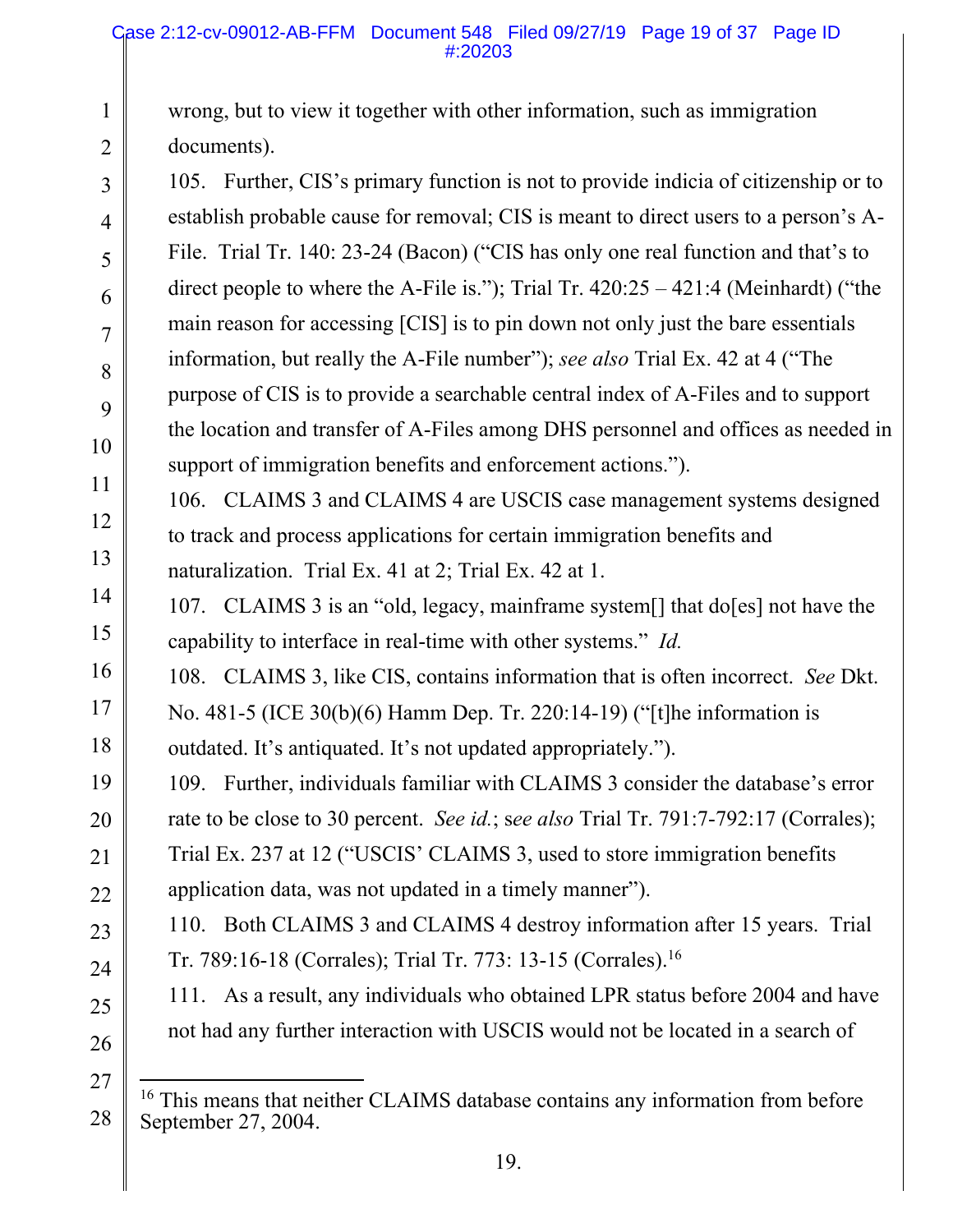CLAIMS 3. This information would only be located in CIS, which has already been discussed as an error-laden source of information.

112. ADIS is intended as a system for generating leads on visa overstays to be further investigated including through non-database sources. Trial Ex. 54 at 2 (purpose of ADIS is "[f]acilitating the identification and investigation of individuals who may have violated their terms of admission.)

113. ADIS has its limitations as a source of information in that no comprehensive system to record entry and exit information has been adopted and there is limited information on individuals who enter at land borders. Trial Ex. 237 at 7, 18-21; *see also* Trial Ex. 236 at 3, 12-13.

114. Indeed, Customs and Border Protection ("CBP") policy is not to take any enforcement action "based solely on ADIS (or any other system-generated) alerts," and to mitigate risk of error by "corroborat[ing] all information [in ADIS] before taking an adverse action" against a person. Trial Ex. 54 at 14.

115. As recently as 2017, the DHS OIG found that ADIS incorrectly identified visa overstays more than 42 percent of the time. Trial Ex. 237 at 24. Twenty-five percent of people ADIS and SEVIS identified as visa overstays had actually applied for and/or received permission to extend their stay from USCIS. *Id.* Seventeen percent had in fact departed the country as required, but may have returned on a subsequent visit with permission on a new, non-immigrant visa. *Id.* 116. In contrast, ICE relies solely on ADIS for information about non-immigrants entering and exiting the country on visas without corroborating the information stored on ADIS.

117. Without a comprehensive collection of information about both exits and entries, ADIS has severe limitations as a source of information about who has entered the country on a visa and whether they have overstayed that visa. 118. SEVIS contains information on three types of visa holders, and shares the

same entry/exit information in ADIS. Dkt. No. 484, SF 65; Trial Ex. 54 at 3.

1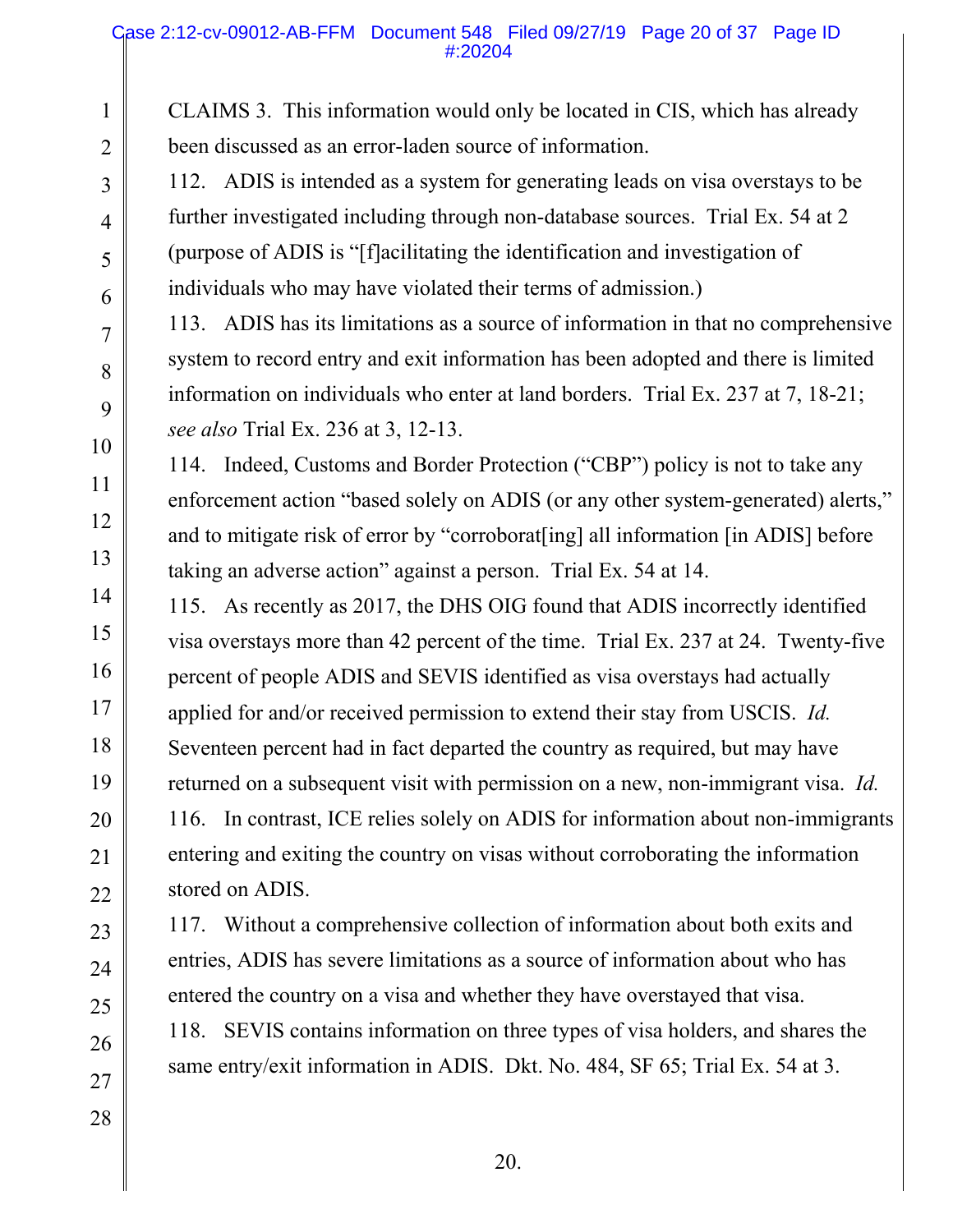#### Case 2:12-cv-09012-AB-FFM Document 548 Filed 09/27/19 Page 21 of 37 Page ID #:20205

1 2 3 4 5 6 7 8 9 10 11 12 13 14 15 16 17 18 19 20 21 22 23 24 25 26 27 119. TECS, the predecessor to ADIS, also has limitations on its information. *See*  Trial Ex. 251 at A-17 ("TECS is the most error prone database accessed by E-Verify, which particularly affects the ability to accurately verify nonimmigrants"); Trial Ex. 236 at 12 ("Because of concerns about the reliability of the department's overstay data, neither DHS nor its predecessor has regularly reported annual overstay rates to Congress since 1994."). 120. In addition to the numerous errors in the databases discussed above, a number of immigration and citizenship statuses are either not captured, or captured on databases with dubious reliability. 121. As an initial matter, there is no national database of all U.S.-born citizens.<sup>17</sup> 122. Similarly, ICE has never had access to any database of derivative or acquired citizens, because none exists. Dkt. No. 484, SF 115. 123. With respect to asylees and refugees, ICE could potentially derive information in CIS's class of admissions, but only to the extent the information captured in the class of admissions field is either properly updated or completely filled out. 124. ICE is not required to search the Refugees, Asylum and Parole System ("RAPS") database—the database containing information about refugee and asylum applications. Trial Ex. 53 at 66. 125. ICE relies upon CLAIMS 3 for information on TPS and DACA. Dkt. No. 484, SF 74. 126. All told, the collection of datapoints ICE gathers from the various databases does not provide affirmative indicia of removability to satisfy probable cause determination because the aggregation of information ICE receives from the databases is largely erroneous and fails to capture certain complexities and nuances of immigration law.  $\overline{a}$ 

<sup>28</sup>   $17$  While CCD may contain some passport information, it is not a broad-reaching database that captures all U.S.-born citizens.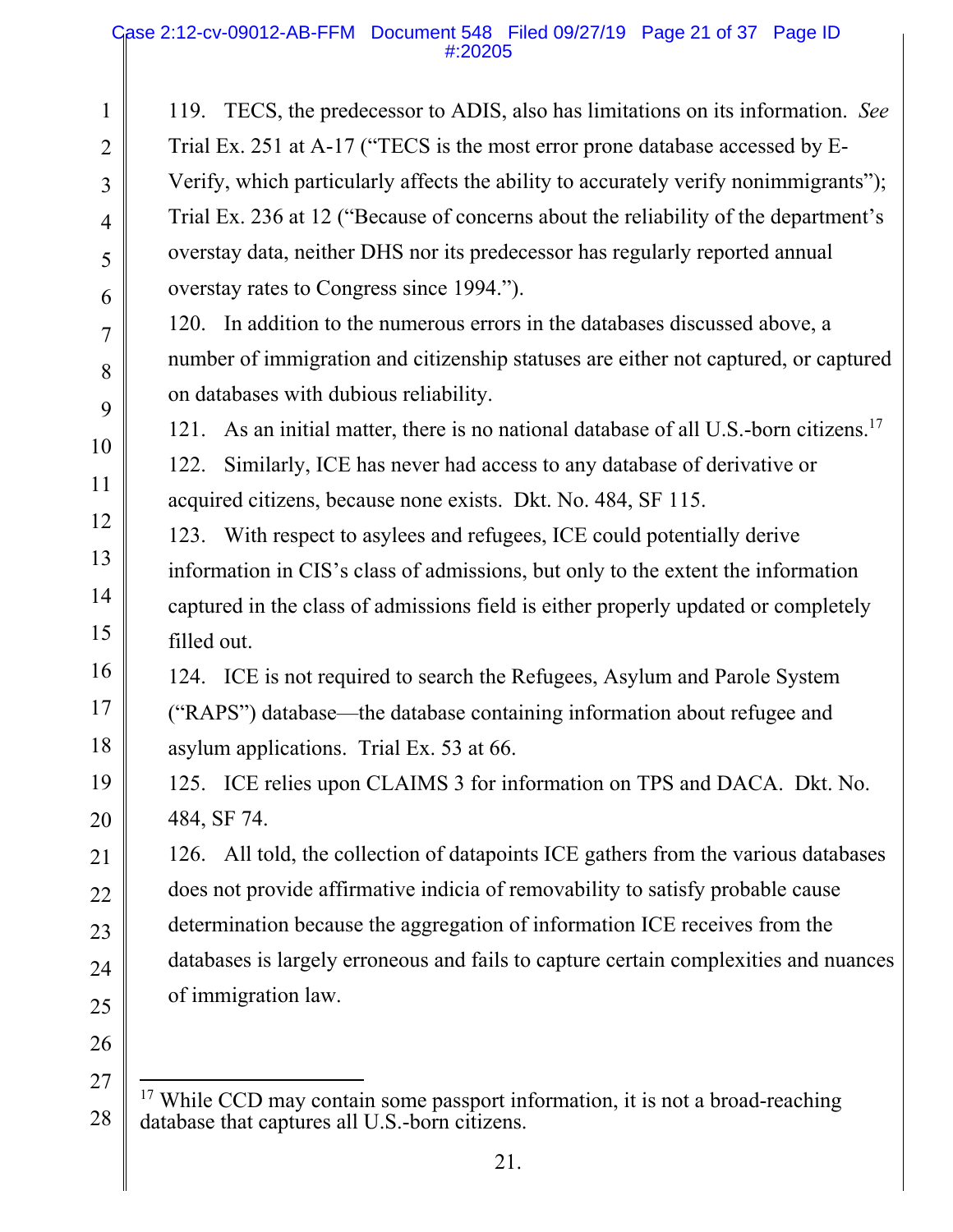127. ICE does not look at databases for a single record that affirmatively indicates probable cause for removal, but instead weaves together a patchwork web of databases owned and maintained by separate and distinct agencies to make complex determinations about citizenship, immigration status, and removability. No single database contains all the information needed to make a probable cause determination; no one piece of information provides ICE probable cause to issue a detainer to members of the Probable Cause Subclass, and the supplementation of additional databases—each with its own deficiencies—does not provide sufficient indicia of probable cause.

# 10

1

2

3

4

5

6

7

8

9

11

12

13

14

15

16

17

18

19

20

21

22

## **J. The Effect of ICE's Reliance on the Databases for Probable Cause Determinations**

128. Errors in the databases ICE reviews to make its probable cause determinations for removal have, on multiple occasions, led to arrests of U.S. citizens and lawfully-present non-citizens.

129. Data produced by ICE during the period of May 2015 to February 2016 reveals that of the 12,797 detainers issued during that time frame, 771 were lifted because the individuals were either U.S. citizens or otherwise not subject to removal. *See* Trial Tr. 812:12-817:25 (Corrales); Trial Ex. 125.

130. Of those 771 detainers lifted, 42 explicitly provide that the detainer was lifted because the individual was a U.S. citizen. Trial Ex. 124.

131. Further, evidence introduced in this case includes dozens of additional

examples of U.S. citizens wrongly subject to detainers because of database errors.

*See* Trial Ex. 163. These examples<sup>18</sup> illustrate the real-life impact of the relying on

<sup>23</sup>  24 25 26 27 28 - $18$  The narratives resolving these improperly issued detainers include language highlighting the fallible nature of the databases. *See e.g.*, Trial Ex. 175 (detainer lifted because CIS wrongly showed lifted LPR status) ("Upon review of database information it was determined that subject was amenable to DHS/ICE enforcement action with the following status: LPR-SA1. Based on this information an ICE Immigration Detainer was lodged. On 12/05/2015, the detainer was lifted . . . [.] Subject appears to have derived citizenship in the United States."); Trial Ex.  $18\overline{7}$ (detainer lifted two weeks later after second level review of subject's file at PERC because subject derived citizenship from naturalized parent) ("Upon review of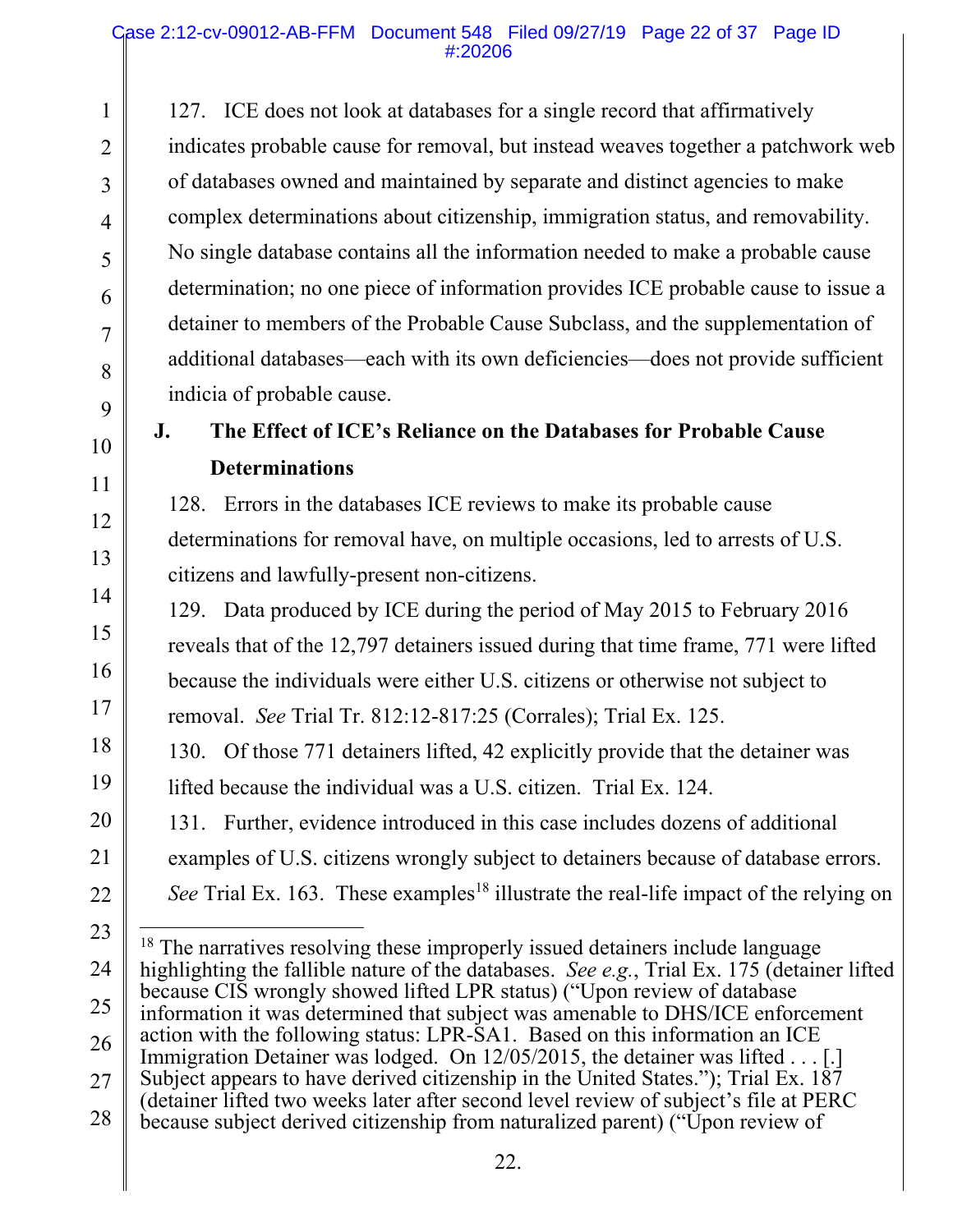a makeshift set of databases to make citizenship and immigration status determinations.

132. The cited instances of citizens being misclassified are not exhaustive. Indeed, practitioners in immigration law echo the frequency with which ICE issues detainers to U.S. citizens and lawfully present non-citizens. *See* Trial Tr. at 230:7- 232:22, 240:17-242:12 (Stock) (describing routine database error that leads to derivative citizens being wrongly identified as lawful permanent residents); Trial Ex. 36 (describing same); Trial Tr. 916:7-20 (Corrales) (testifying that while counsel at ICE, she was tasked with reviewing 50 to 200 memos regarding potential claims to U.S. citizenship arising solely out of the Los Angeles area in a two year period.).

133. ICE endeavors to reduce its error rates when issuing detainers. *See* Trial Tr. 1469:19-20 (Robbins).

## **K. Alternate Sources of Information**

134. Biometric verification and database checks are not the only methods for ICE to gather information that could support probable cause for removal.

135. As discussed above, while CIS provides cursory biographical information, its primary function is to direct users to a person's A-File. Trial Tr. 420:25-421:4 (Meinhardt) ("the main reason for accessing [CIS] is to pin down not only just the bare essentials information, but really the A-File number"); *see also* Trial Ex. 42 at 4 ("The purpose of CIS is to provide a searchable central index of A-Files and to

 $\overline{a}$ 

1

2

3

4

5

6

7

8

9

10

11

12

13

14

15

16

17

18

24 25

[sic] terminated in 2013 due to his probative claim to [citizenship] . . . father

database information it was determined that subject was amenable to DHS/ICE

enforcement action as a LPR. Based on this information an ICE Immigration Detainer was lodged . . . . [Second level review] performed by PERC, subject had perceedings

<sup>19</sup>  20 21 22 23

<sup>[</sup>naturalized] on 10/11/2000 when subject was 16, subject autoderived on 02/27/2001 when [the Child Citizenship Act of 2000] went into effect."); *see* also Trial Ex. 202

<sup>26</sup>  (detainer lifted because subject was naturalized in 1983 and no database had

information on subject's naturalization application); Trial Ex. 164 (detainer issued to U.S. born citizen); Trial Ex. 165 (detainer issued to U.S. born citizen based on

<sup>27</sup>  database checks determining subject had entered without inspection, two months later,

<sup>28</sup>  second level review determined subject's U.S citizenship)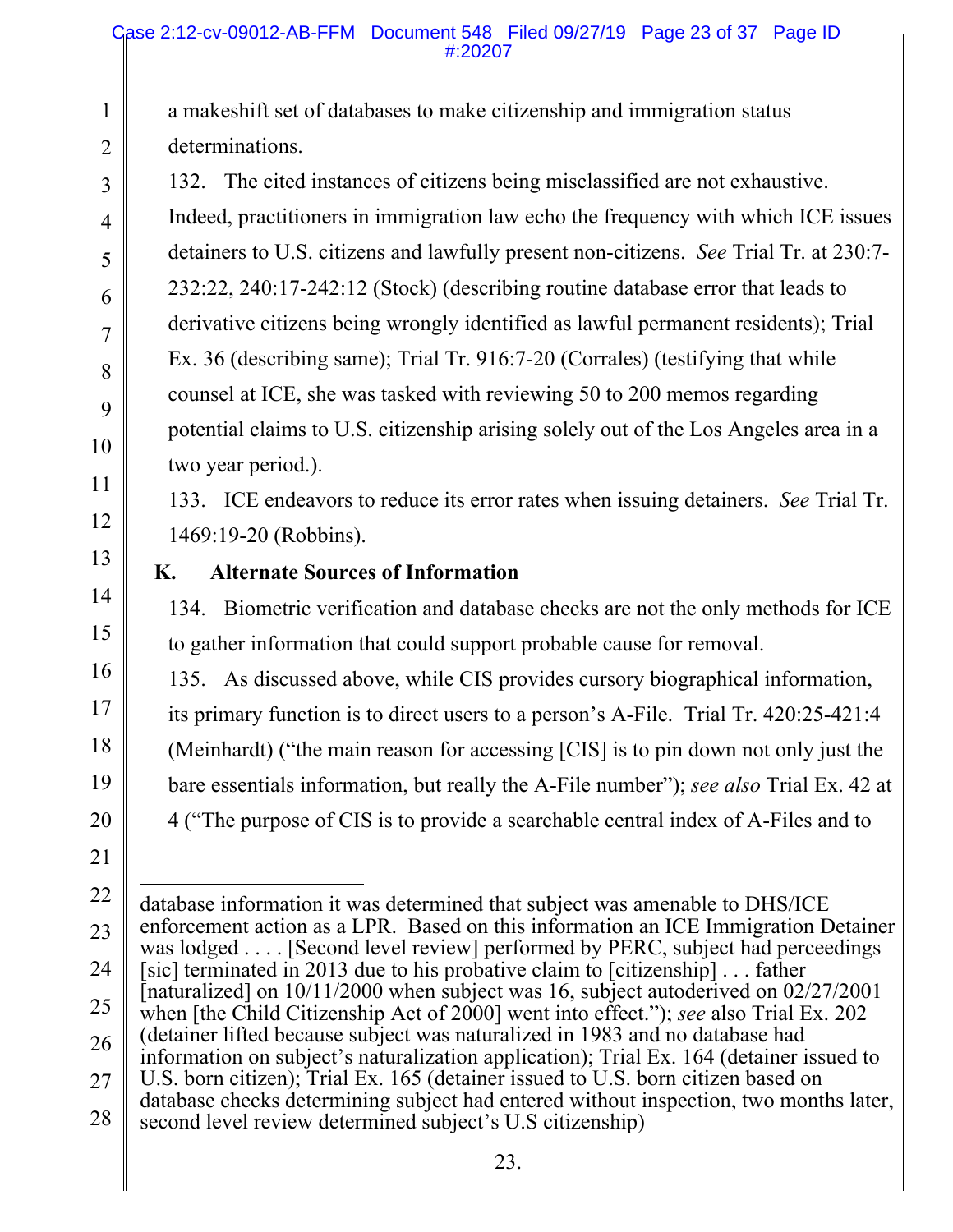#### Case 2:12-cv-09012-AB-FFM Document 548 Filed 09/27/19 Page 24 of 37 Page ID #:20208

1

2

3

4

5

6

7

8

9

10

11

12

13

14

15

16

17

18

19

20

21

22

23

24

25

26

27

28

support the location and transfer of A-Files among DHS personnel and offices as needed in support of immigration benefits and enforcement actions."). 136. An A-File is a physical file that contains hard copy documents on a person's immigration status. Trial Tr. 169:18-170:12 (Bacon). The A-File is capable of painting a more robust picture of a person's current immigration status. 137. USCIS maintains millions of A-Files and has millions more in digitized format. 138. Further, physical A-Files may be delivered by expedited mail without serious difficulty. 139. Moreover, the most reliable source of information on a subject's immigration or citizenship status is the individual. Trial Tr. 369:9-13 (Stock) ("I think you need to interview the person . . . . Because often, when you interview the person, you discover facts that would cause you to realize that they are a United States citizen."); this is because some questions regarding an individual's status can only be answered during the interview process. Trial Tr. 1364:4-13 (Marin) (testifying that "in some cases" there is information that would only be available to ICE through an interview of a person). 140. The interview process is not new to ICE; face-to-face interviews and jail checks were ICE policy prior to the introduction of Secure Communities. *See* Dkt. No. 481-7 (ICE 30(b)(6) Philip T. Miller, Dep. Tr. 22:6-16; Trial Tr. 1373:11- 1374:1 (Marin) **I. The SAVE and E-Verify Programs**  141. SAVE and E-Verify are two long-standing DHS programs designed to verify

immigration status and employment status, respectively, using electronic databases. Trial Tr. 624:11-625:11 (Winkler). The programs use the same core databases ICE relies upon, as well as several others. *See* Trial Exs. 240 at 4; 241 at 8; 242 at 20-24; 243 at 4.

142. SAVE and E-Verify provide an instructive comparison to ICE's use of databases to issue detainers. Both programs take into account the significant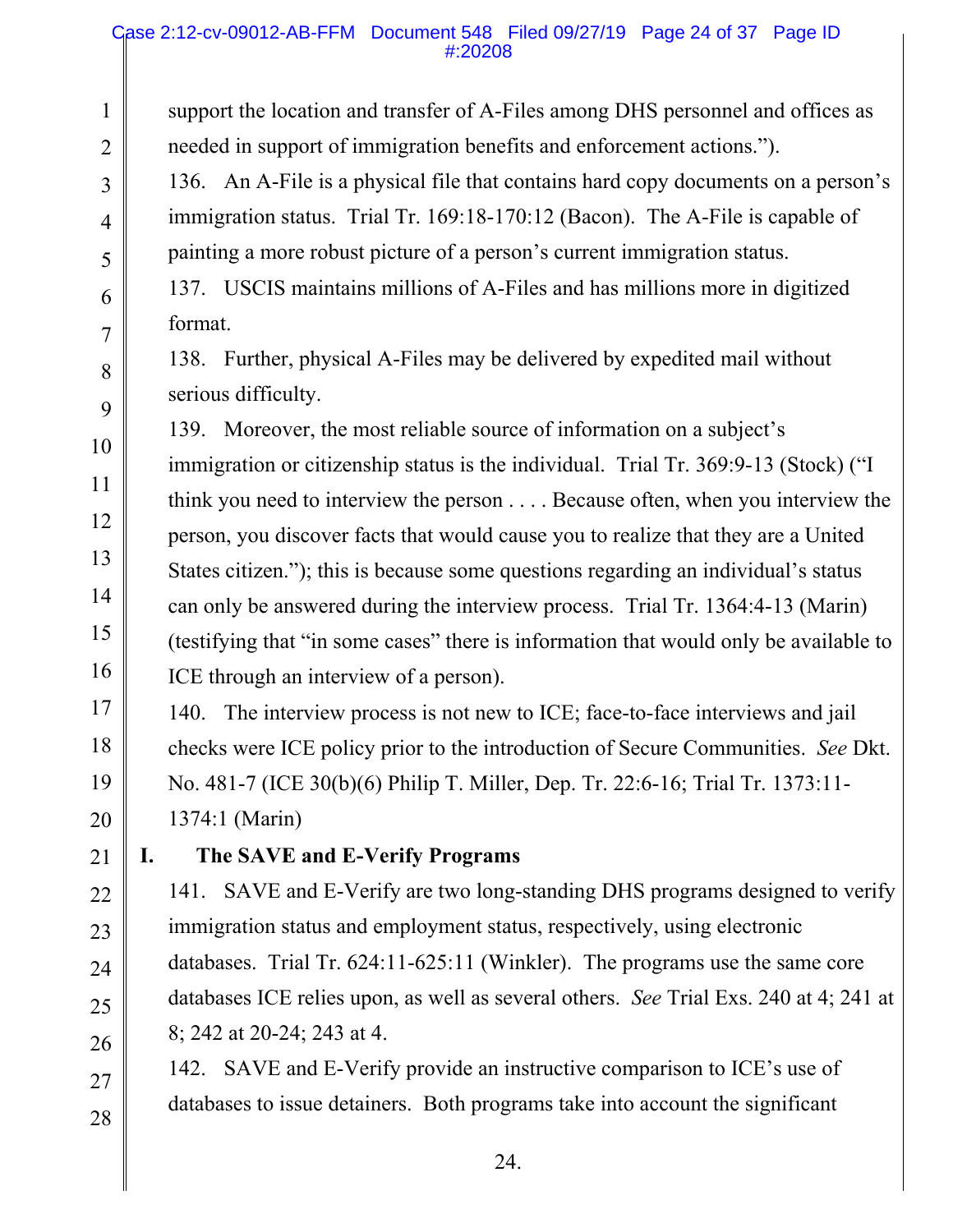#### Case 2:12-cv-09012-AB-FFM Document 548 Filed 09/27/19 Page 25 of 37 Page ID #:20209

challenges to using databases that are incomplete and error-prone when verifying immigration and employment status. As a result, as Rachel Winkler—who served in USCIS as a subject matter expert on verification programs—explained, neither program uses databases on their own to determine a person's immigration status. Trial Tr. 646:15-648:7 (Winkler).

143. To account for systemic errors in the databases, both SAVE and E-Verify have built in layers of review. The programs incorporate manual database searches and paper records reviews to resolve disparities between records provided by an individual and records in the databases. Trial Ex. 244 at 2; Trial Tr. 657:3-660:4 (Winkler).

144. Both SAVE and E-Verify have been subject to significant government oversight, including studies to evaluate the reliability of the databases used. Trial Tr. 663:22-664:16, 672:3-14 (Winkler).

145. One study commissioned by USCIS in 2012 and conducted by Westat, examined E-Verify's accuracy rate at each of the different levels of review. Trial Ex. 251.

146. The study found that, of 8.2 million cases submitted in fiscal year 2009, only 58 percent of eligible workers could be accurately verified during E-Verify's automated review level.19 *Id.* at xi.

147. The study also found that 90 percent of eligible workers could be accurately verified during second level review, at which stage USCIS employees take 24 hours to run manual checks of the database. *Id.* at xiii; *id.* at 6.

148. At the final stage of review, which involves the review of paper immigration documentation, E-Verify could accurately verify 94 percent of eligible workers. *Id.* at x ("It is estimated that 94 percent of FNCs were accurately issued to

25

26

1

2

3

4

5

6

7

8

9

10

11

12

13

14

15

16

17

18

19

20

21

22

23

<sup>27</sup>  28 - $19$  During automatic searches, E-Verify "checks some systems to determine if employment authorization can be confirmed." Trial Ex. 251*.* The databases reviewed at the automatic review level include, among others: CIS, TECS and CLAIMS 4. *Id.*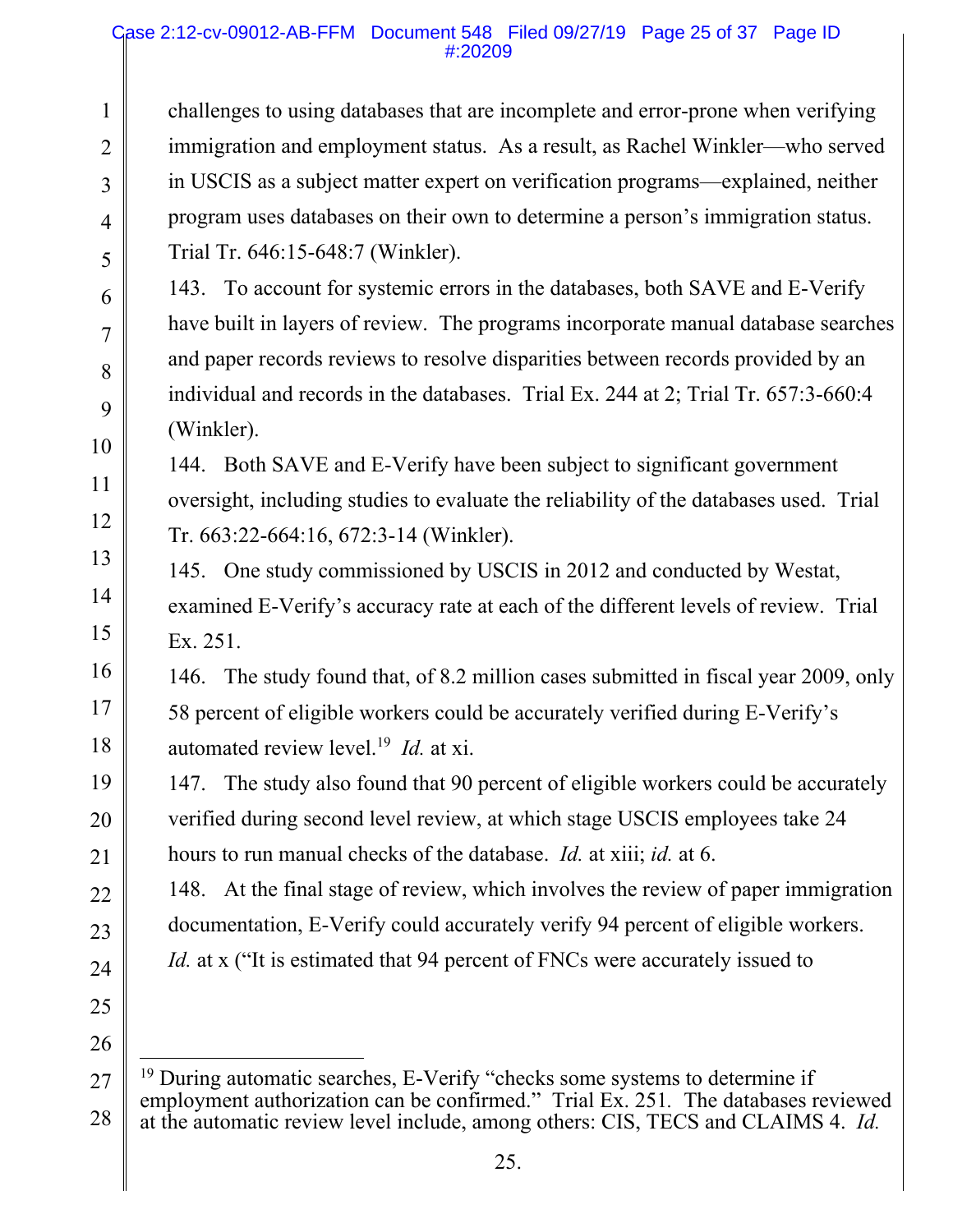unauthorized workers and 6 percent were inaccurately issued to employmentauthorized workers.").

149. The highest percentage (35 percent) of employment-authorized workers who could not be verified at all were foreign-born U.S. citizens. Trial Ex. 251 at 48. 150. The report cited two reasons for this: (1) the absence of most naturalization data in DHS systems from before the mid-1990s (which is consistent with CLAIMS 4's 15-year retention schedule, given that 15 years before 2012 was 1997) and (2) the unavailability of information about derivative citizens. *Id.* at 76 ("Most USCIS naturalization data before the mid-1990s are still not reflected in USCIS systems. Data are also frequently not available for workers who derived U.S. citizenship status."); *see also id.* at 51 ("Retaining accurate information on noncitizens who have become U.S. citizens remains a major challenge to E-Verify . . . ."); *id.* at A-8 (derivative citizenship information "not normally entered into an automated system").

### **III. CONCLUSIONS OF LAW**

1. This Court has jurisdiction under 28 U.S.C. § 1331.

2. Venue is proper in this district as a significant portion of the events underlying the Complaint occurred within the Central District of California, and Plaintiffs are part of a class of individuals who have been or will be subject to an immigration detainer issued by an ICE agent located in this District.

**Establishing Fourth Amendment Probable Cause** 

3. The Fourth Amendment protects against "unreasonable searches and seizures." U.S. Const. amend. IV.

4. To prevail on their unlawful seizure claim, Plaintiffs must prove that class members have been or will be seized based solely on their ICE detainers without lawful authority or probable cause. *See, e.g., Terry v. Ohio*, 392 U.S. 1, 38 (1968) ("The infringement on personal liberty of any 'seizure' of a person can only be 'reasonable' under the Fourth Amendment if we require the police to possess 'probable cause' before they seize him."); *see also Velazquez v. City of Long*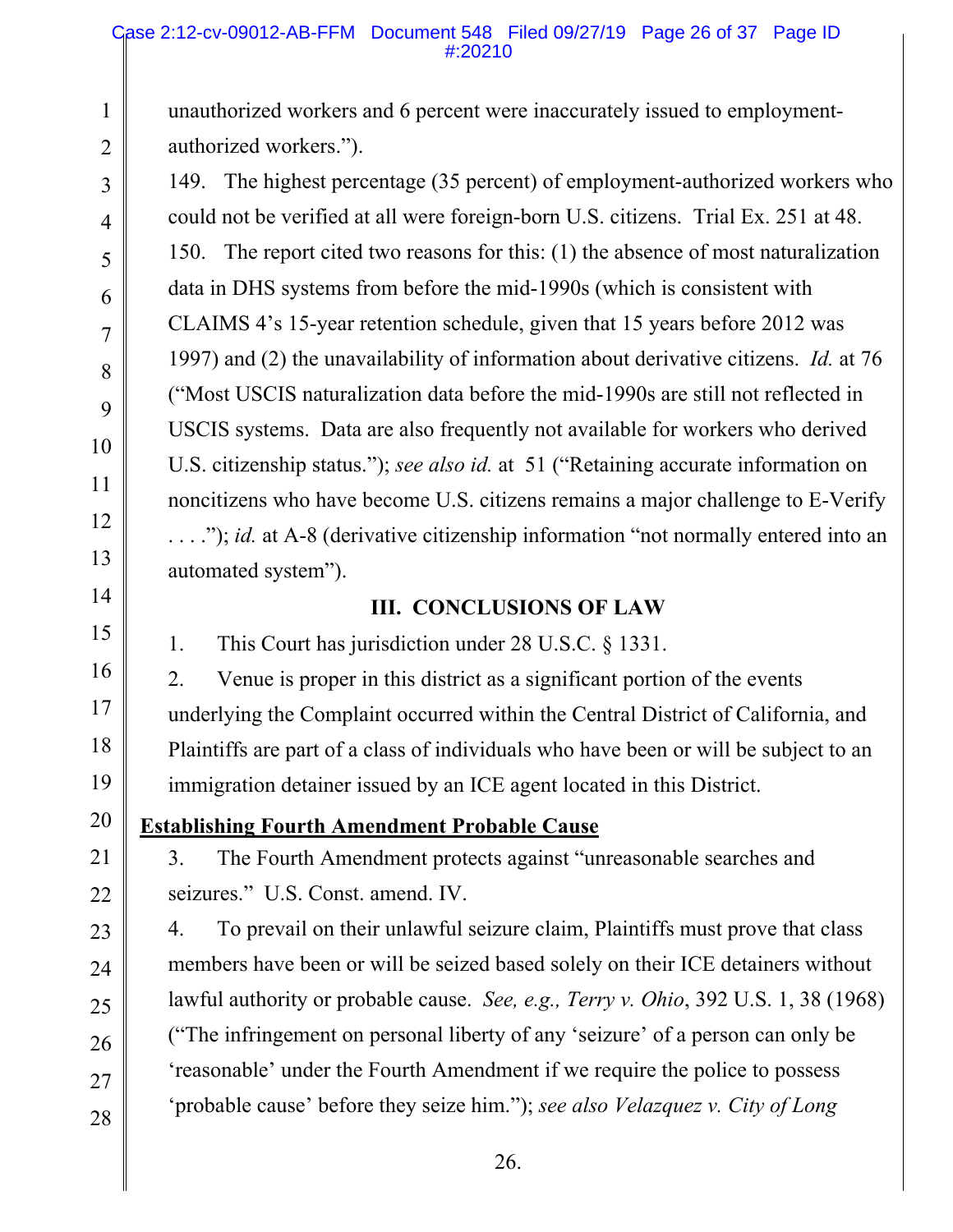*Beach*, 793 F.3d 1010, 1018 (9th Cir. 2015) (a "claim for unlawful arrest is cognizable . . . as a violation of the Fourth Amendment, provided the arrest was without probable cause or other justification") (internal quotation marks omitted) 5. The probable cause standard is "incapable of precise definition or quantification into percentages because it deals with probabilities and depends on the totality of the circumstances." *Maryland v. Pringle*, 540 U.S. 366, 371 (2003). 6. Thus, "[t]o determine whether an officer had probable cause to arrest an individual, we examine the events leading up to the arrest, and then decide 'whether these historical facts, viewed from the standpoint of an objectively reasonable . . . officer, amount to' probable cause." *Id.*; *see also Gerstein v. Pugh*, 420 U.S. 103, 111 (1975) (probable cause requires "facts and circumstances 'sufficient to warrant a prudent man in believing that the (suspect) had committed or was committing an offense.'")

### **Computer Databases May be Used to Establish Probable Cause**

7. Law enforcement agencies may rely on computer databases to establish probable cause if it is reasonable for them to do so. *See Herring v. United States* 555 U.S. 135, 146-47 (2009) (declining to apply exclusionary rule because an officer's reliance on a computer database is reasonable where no evidence of routine or widespread errors on the database exists); *id.* at 146 ("In a case where systematic errors were demonstrated, it might be reckless for officers to rely on an unreliable warrant system."); *Arizona v. Evans*, 514 U.S. 1, 17 (1995) (O'Connor, J., concurring) ("Surely it would *not* be reasonable for the police to rely . . . on a recordkeeping system . . . that routinely leads to false arrests.") (emphasis in original).

## **Probable Cause is Required to Issue Immigration Detainers**

8. The Fourth Amendment applies to immigration arrests generally, or arrests on detainers specifically. *See e.g.*, *Tejeda-Mata v. INS*, 626 F.2d 721, 724-25 (9th Cir. 1980) (applying "the constitutional requirement of probable cause" to

1

2

3

4

5

6

7

8

9

10

11

12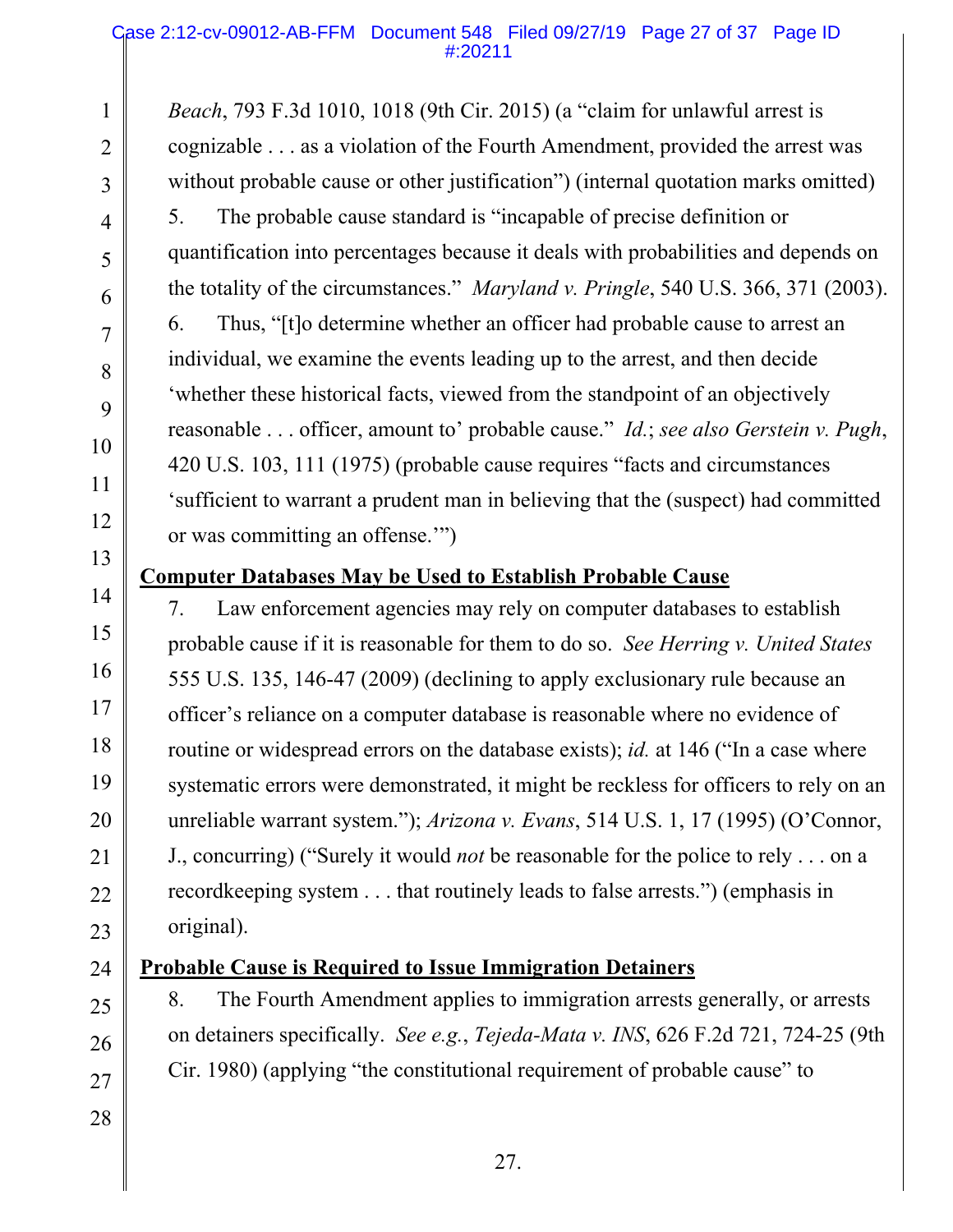#### Case 2:12-cv-09012-AB-FFM Document 548 Filed 09/27/19 Page 28 of 37 Page ID #:20212

1

2

3

4

5

6

7

8

9

10

11

12

13

14

15

16

17

18

19

20

21

22

23

24

25

26

27

28

immigration arrests); *Morales v. Chadbourne*, 793 F.3d 208, 211 (1st Cir. 2015) (holding an ICE agent must have probable cause to issue an immigration detainer). 9. The Fourth Amendment's protection against unreasonable seizure in the context of a warrantless detainer serves an exceedingly important function in the immigration context because many of the backstops that exist in the criminal justice system are absent in the immigration system. *See e.g.*, 8 U.S.C. § 1226(c) (no right to pre-trial release on bail or bond); 8 U.S.C. § 1229a(b)(4)(A) (no right to an attorney at the government's expense in removal proceedings); Dkt. No. 484, AF 5-7; Dkt. No. 264 at 2-3 (no judge or neutral arbiter ever reviews an ICE official's probable cause determination to issue a detainer or make an arrest). 10. Given the lack of additional safeguards in the immigration context, the initial process ICE officials utilize to make arrests and issue detainers must be sufficiently supported by lawful authority and probable cause. **ICE Violates the Fourth Amendment by Issuing Detainers through State and Local Officers Who Lack Authority to Make Civil Immigration Arrests**  11. The Court first considers whether ICE violates the Fourth Amendment by issuing detainers through state and local law enforcement agencies that independently lack the authority to issue immigration detainers. 12. State and local law enforcement "generally lack authority to arrest individuals suspected of civil immigration violations." *Santos v. Frederick Cnty. Bd. of Com'rs*, 725 F.3d 451, 465 (4th Cir. 2013) 13. While "federal law does not preclude local enforcement of the criminal provisions" of federal immigration law, *Gonzalez v. City of Peoria*, 722 F.2d 468, 475 (9th Cir. 1983), *overruled on other grounds by Hodgers-Durgin v. de la Vina*, 199 F.3d 1037 (9th Cir. 1999), the Immigration and Nationality Act ("INA") expressly entrusts the enforcement of civil immigration law to federal agents and officers. *Arizona v. United States*, 567 U.S. 387, 408 (2012). 14. Thus, where state officers may perform the functions of immigration law, federal law makes clear those circumstances. *Id.* ("Federal law specifies limited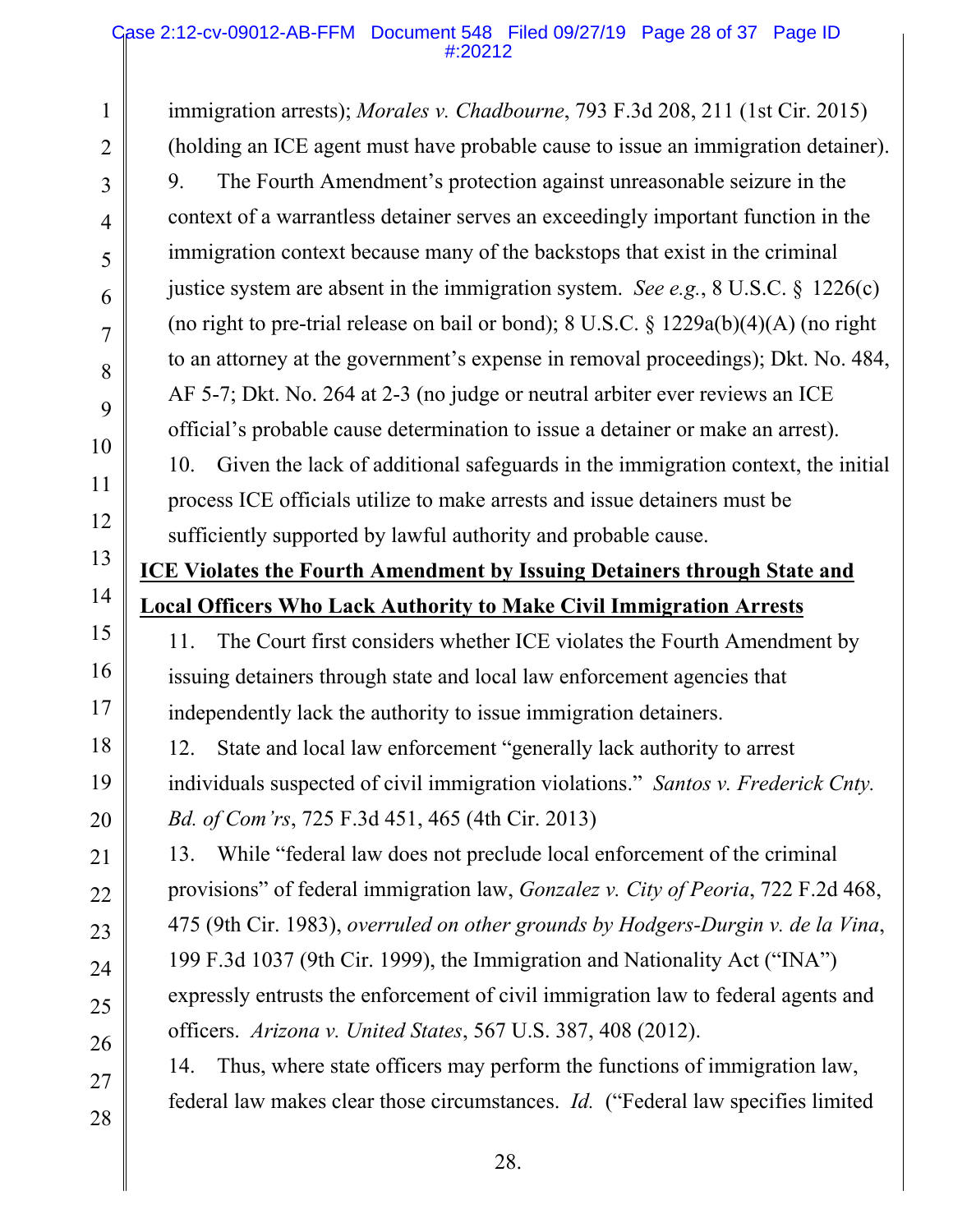circumstances in which state officers may perform the functions of an immigration officer." ).

15. A number of statutes highlight the scope of authority federal law generally grants to state and local governments. *See* 8 U.S.C. § 1357(g)(1) (granting immigration enforcement authority to state or local government officials in a formal agreement with a state or local government.);  $8 \text{ U.S.C. } 8 \text{ 1103(a)(10)}$ (authority may be extended in the event of an "imminent mass influx of aliens arriving off the coast of the United States).

16. Case law also suggests that state and local law enforcement agencies must consent to the delegation of federal immigration functions. *See Michigan v. DeFillippo*, 443 U.S. 31, 36 (1979) ("Whether an officer is authorized to make an arrest ordinarily depends, in the first instance, on state law.").

17. This is true even when it comes to arrests for federal offenses. *See Ker v. State of Cal.*, 374 U.S. 23, 37 (1963) ("This Court, in cases under the Fourth Amendment, [has] long recognized that the lawfulness of arrests for federal offenses is to be determined by reference to state law insofar as it is not violative of the Federal Constitution."); *Gonzales v. City of Peoria*, 722 F.2d at 475 (assessing lawfulness of arrest by local police for unlawful entry in violation of 8 U.S.C. § 1325 by first concluding federal law permitted the arrest and then asking "whether state law grants Peoria police the affirmative authority to make [the] arrest[]"); *see also Santos v. Frederick Cnty. Bd. of Com'rs*, 725 F.3d 451, 464 (4th Cir. 2013) ("[l]ocal law enforcement officials may detain or arrest an individual for criminal violations of federal immigration law without running afoul of the Fourth Amendment, so long as the seizure is supported by reasonable suspicion or probable cause and is authorized by state law.")

18. A fundamental tenet of federalism requires states to determine the powers and responsibilities of their own officers and any attempt to subvert states' control over their law enforcement runs afoul of the Tenth Amendment. *Cf Printz v. United States*, 521 U.S. 898, 922, 928-32 (1997) (holding the Tenth Amendment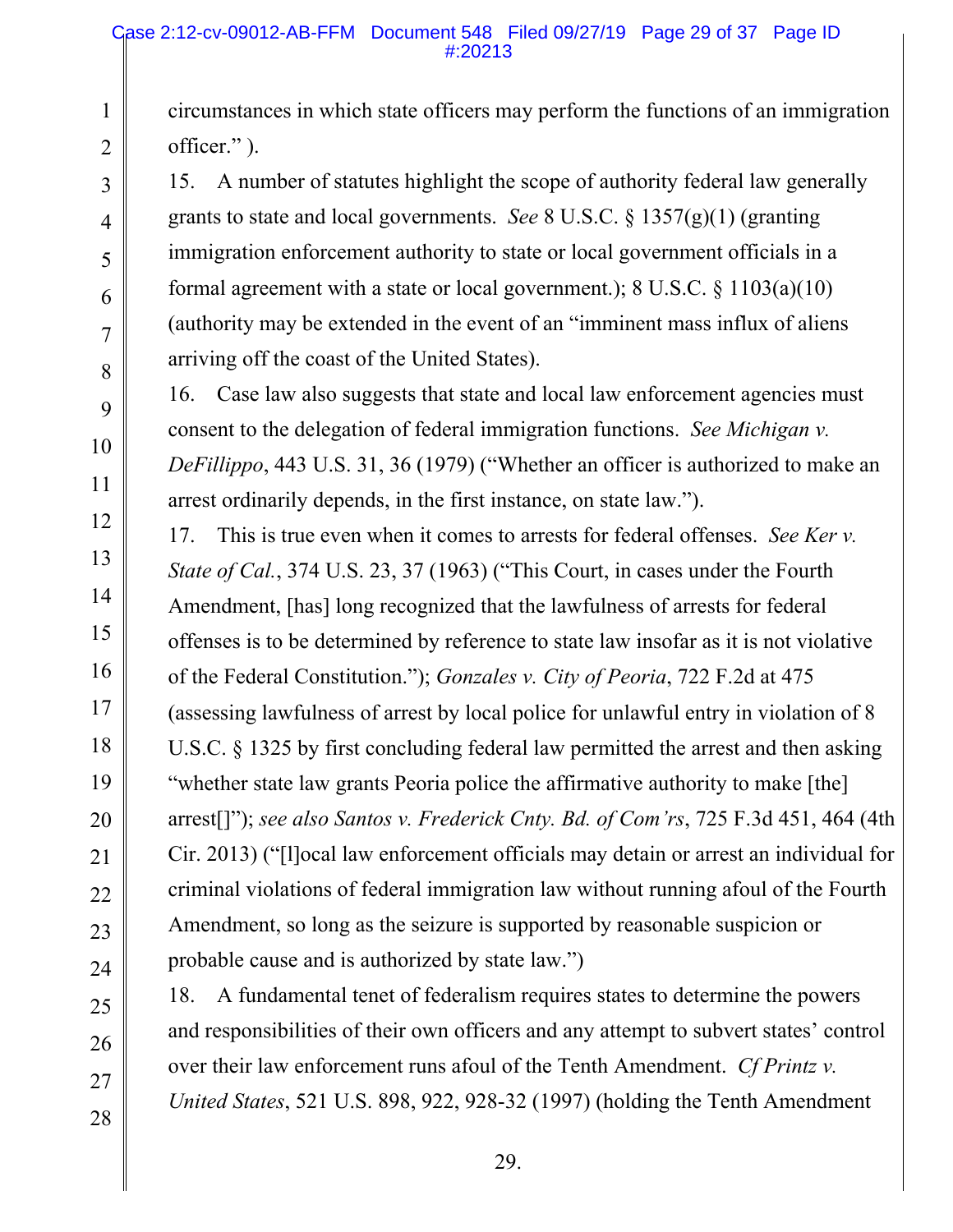#### Case 2:12-cv-09012-AB-FFM Document 548 Filed 09/27/19 Page 30 of 37 Page ID #:20214

prevents the federal government from "impress[ing] into its service—at no cost to itself—the police officers of the 50 States").

19. Thus, even where federal law permits state or local officers to make civil immigration arrests, the authority for such arrests must come from state law. *See*  8. U.S.C. § 1357(g)(1) (permitting federal-state agreements authorizing state and local officials to perform immigration enforcement functions, but only "to the extent consistent with State and local law."); 8 U.S.C. § 1252c(a) (permitting arrest "to the extent permitted by relevant State and local law").

20. ICE concedes that a detainer itself does not provide the legal authority for a state or local officer to make a civil immigration arrest. *See* Dkt. No. 297-1 ¶ 162 ("[T]he detainer does not authorize, but merely requests, action by the LEA); *see also* Dkt. No. 481-9 (ICE 30(b)(6) Rapp Dep. Tr. 134:23-135:24) (explaining that it "would be up to the individual LEA to determine what authority or right they have to hold an individual [on an immigration detainer] beyond the completion of their [] criminal process.").

21. ICE is liable for the arrests other law enforcement agencies make on immigration detainers, including arrests made by state and local entities that have no authority to make arrests on detainers. Dkt. No. 42 at 8.

22. For the foregoing reasons, the Court determines that ICE violates the Fourth Amendment by issuing detainers to state and local law enforcement agencies in states that do not expressly authorize civil immigration arrests in state statute. Accordingly, the Court enters judgment for Plaintiffs on that claim.

## **ICE's Issuance of Detainers Through the Reliance on Inaccurate, Incomplete, and Error-Filled Databases Violates the Fourth Amendment**

1. Next, the Court considers whether the databases ICE relies on to issue its detainers are reliable sources of information for establishing probable cause.

2. This claim is brought on behalf of the Probable Cause Subclass, which is comprised of all current and future persons who are subject to an immigration

1

2

3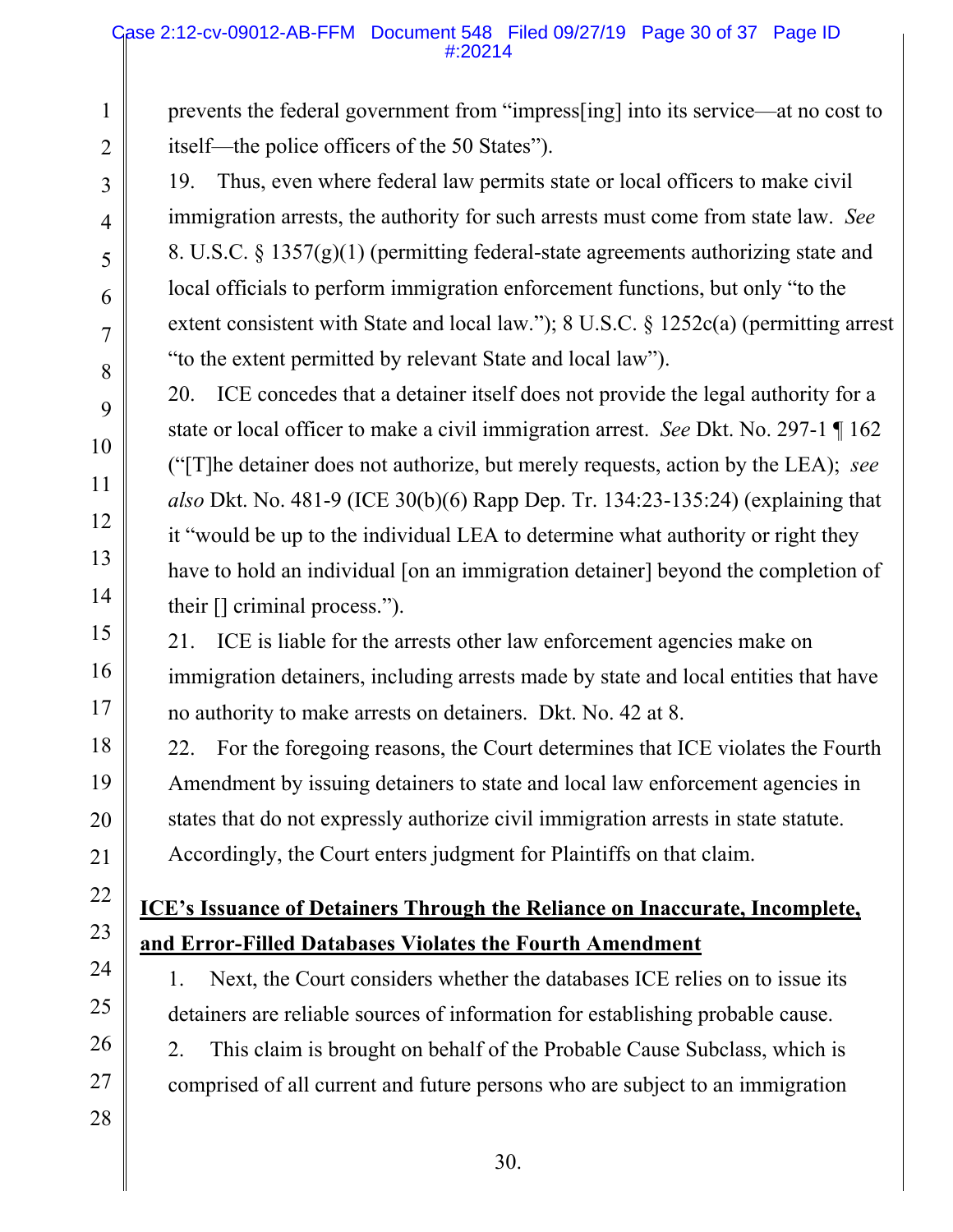#### Case 2:12-cv-09012-AB-FFM Document 548 Filed 09/27/19 Page 31 of 37 Page ID #:20215

detainer issued by an ICE agent located in the Central District of California, where the detainer is not based upon a final order of removal signed by an immigration judge, or the individual is not subject to ongoing removal proceedings and the detainer was issued solely on the basis of electronic database checks. *See* Dkt. No. 484 at 1-2.

3. As discussed above, database sources must be reliable to satisfy the Fourth Amendment. *See e.g.*, *Arizona v. Evans*, 514 U.S. 1, 17 (1995) (O'Connor, J. concurring); *see also United States v. Esquivel-Rios*, 725 F.3d 1231, 1238 (10th Cir. 2013) (Gorsuch, J.) (holding, "in a case that hinges entirely on the reliability of a computer database, the district court overlooked" testimony "casting doubt on its reliability").

4. Courts consider a number of factors when determining whether a database is reliable.

5. First, courts look to whether a database contains the complete set of pertinent information; that is, whether it lacks certain material information. A database that is incomplete in a manner that necessarily produces erroneous arrests is not a database that can be reasonably relied upon by officers. *See Smith v. Oklahoma City*, 696 F.2d 784, 787 (10th Cir. 1983) (finding a violation of the Fourth Amendment because an arrest warrant relied on a computer database that did not provide the necessary information to issue such warrants); *see also Morales v. Chadbourne*, 235 F. Supp. 3d 388, 401 (D.R.I. 2017), *appeal dismissed*, No. 17- 1300, 2017 WL 4574440 (1st Cir. May 24, 2017) ("A database search is only successful and its results are only reliable under a probable cause analysis if the information contained in the database is complete and if the search is thorough and based on available identifies.")

6. In a case addressing the issue, the Ninth Circuit determined that the Immigrant Index System database, which included records limited in time, did not contain records predating 1983, and excluded "millions of people who are legitimately

1

2

3

4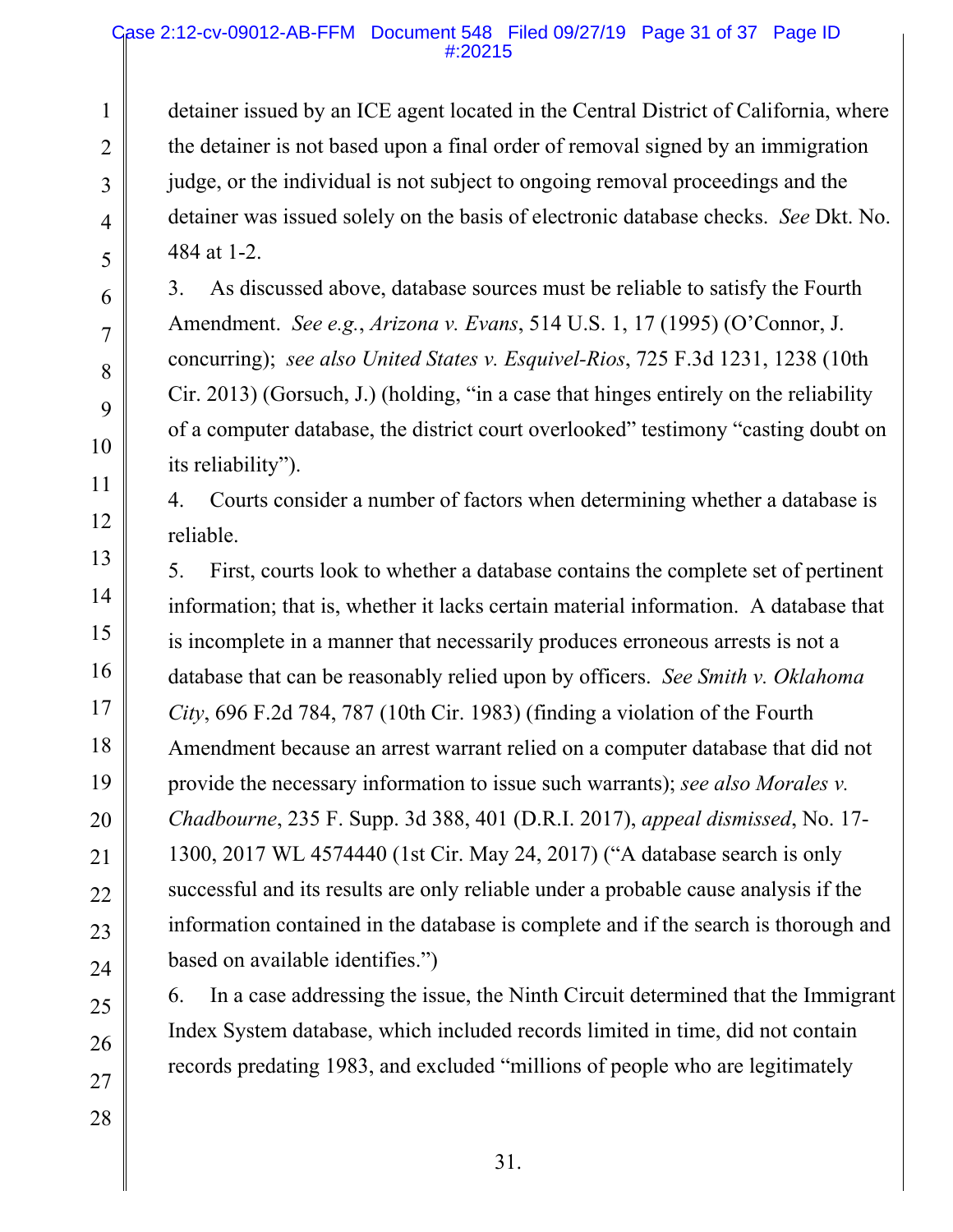#### Case 2:12-cv-09012-AB-FFM Document 548 Filed 09/27/19 Page 32 of 37 Page ID #:20216

present in the United States," did not provide sufficient cause for the search. *Orhorhaghe v. I.N.S.*, 38 F.3d 488, 493 (9th Cir. 1994).

7. Courts also consider the error rates and inaccuracies within a database to determine their reliability. *See People v. Jones*, 443 N.Y.S.2d 298, 304 (N.Y. City Crim. Ct. 1981) (granting suppression in case where officers estimated an inaccuracy rate of a computer generated alarm system "as high as twenty percent, an inaccuracy rate that is unquestionably substantial.").

8. For example, courts have identified Fourth Amendment concerns where underlying information was not up-to-date or the database provided static information regarding a fact that can change over time. *See e.g.*, *United States v. Beltran Vivanco*, No. CR 14-840 RB, 2014 WL 12789017, at \*5 (D.N.M. Aug. 13, 2014) (finding Fourth Amendment violation where officer "relied on a database that suffered from a fatal flaw," specifically that the database "utilized static insurance information to make the dynamic assessment of whether a vehicle is currently insured").

9. Finally, in determining whether a database is reliable for the purposes of probable cause, courts consider whether the databases were intended to supply probable cause for an arrest and whether attendant safeguards are in place to ensure accuracy and completeness. *See Millender v. Cnty. of Los Angeles*, 620 F.3d 1016, 1029 n.7 (9th Cir. 2010) (disregarding information gathered on CALGANG database for purpose of determining probable cause for search warrant for firearms because the database "is not designed to provide users with information upon which official action may be taken" and "cannot be used to provide probable cause for an arrest"), *rev'd on other grounds sub nom. Messerschmidt v. Millender*, 132 S.Ct. 1235 (2012).

10. The evidence presented at trial establishes that ICE violates the Fourth Amendment by relying on an unreliable set of databases to make probable cause determinations for its detainers. The flaws that exist in the databases are precisely those flaws courts have deemed fatal: (1) the databases provide static, often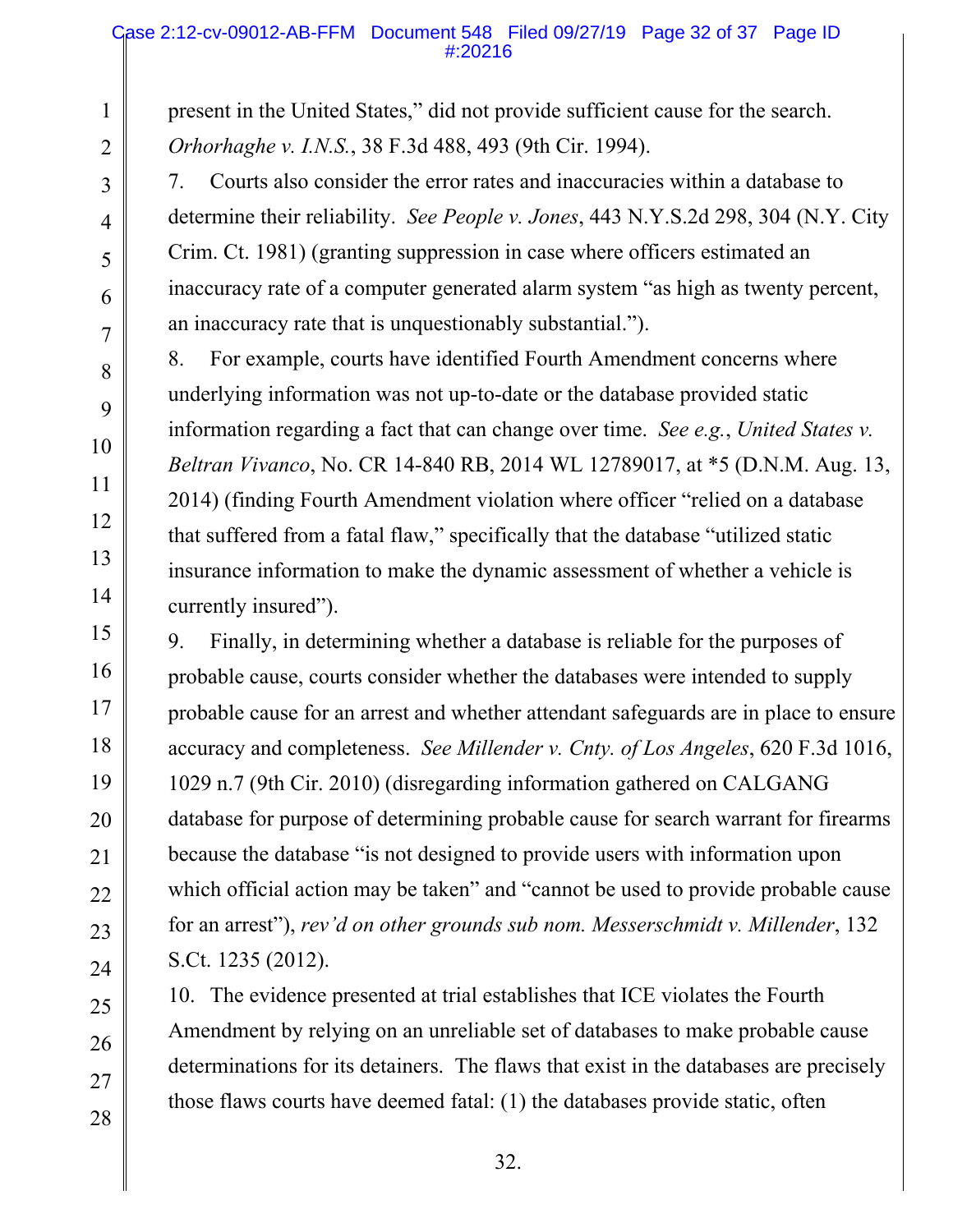outdated, information about dynamic facts; (2) the databases are incomplete, often missing crucial pieces of information otherwise necessary for making probable cause determinations; and (3) the databases were never intended to be used to make probable cause determinations in the immigration context.

11. While ICE relies on several different databases in an attempt to compile enough information on a subject and make an adequate probable cause determination, the databases used by ICE, which have their limitations detailed herein—standing alone without any additional checks—do not sufficiently establish probable cause of removal. A number of factors guide the Court's reasoning.

12. First, information stored in the multiple databases ICE searches is often static and outdated. Citizenship and immigration status are complex inquiries that sometimes require information that cannot be obtained through databases that do not receive constant updates or real-time information about a subject. *See People v. Joseph*, 470 N.E.2d 1303, 1306 (Ill. App. Ct. 1984) ("When . . . computerized records are not kept up to date, a citizen may be subject to a deprivation of his liberty without any legal basis.").

13. ICE's reliance on static databases to assess citizenship and immigration status and determine whether an individual should remain in the custody of law enforcement agencies beyond their sentence is similarly unreasonable.

14. None of the databases on which ICE depends necessarily reflect a person's immigration status at the time when a detainer is set to be issued. This is because those databases reflect a person's immigration status at a particular point in time, but fail to reliably show how or whether that status has changed over time.

15. For example, the databases do not interact with one another in an effort to cross-reference or check the accuracy of the information entered.

16. CIS—the central database ICE relies upon in its determination of immigration status—provides no information on derivative citizenship. CIS regularly reports incorrect information about derivative citizens. *See* Trial Tr. 258:4-14, 261:12-15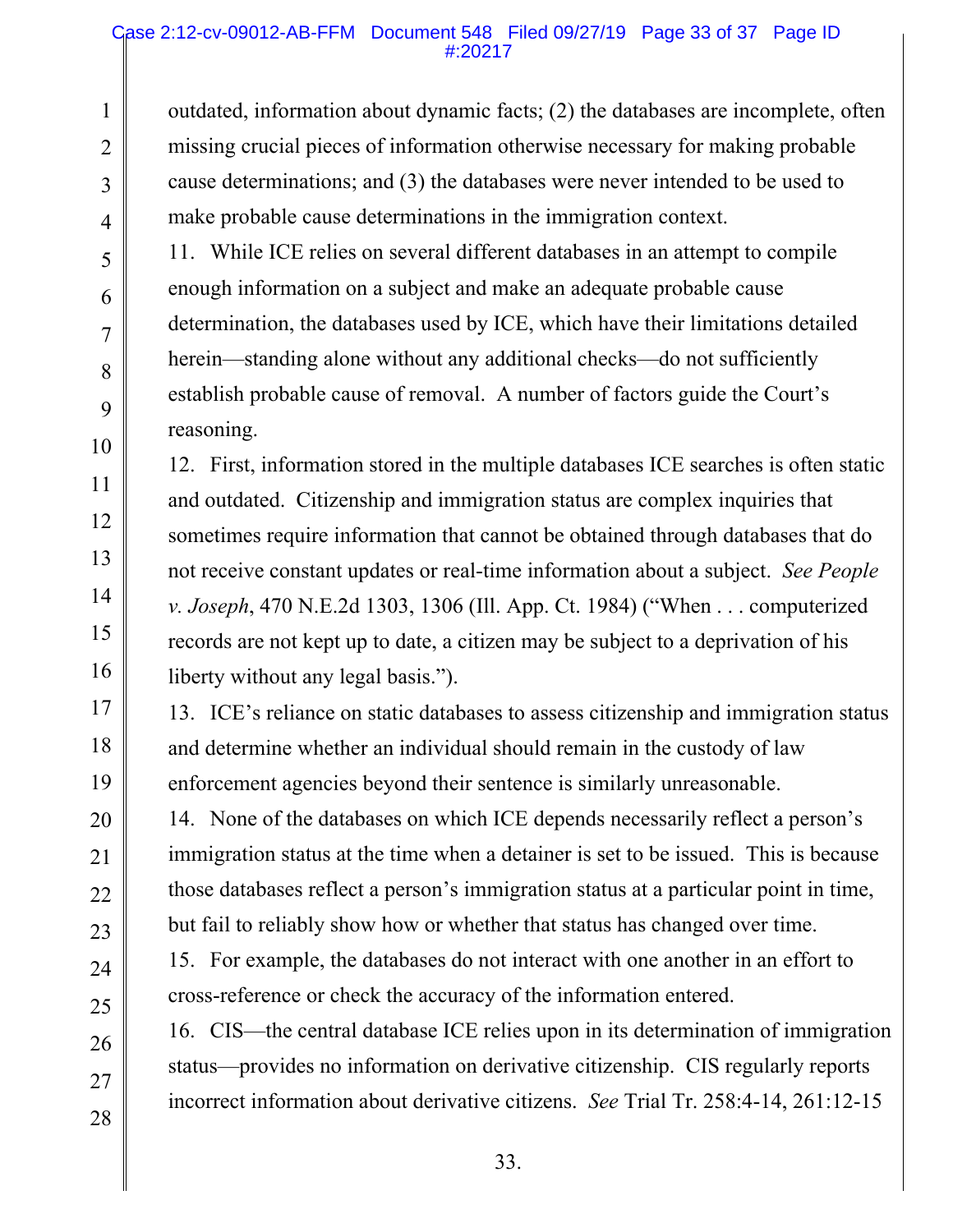(Stock). The result is a potential misclassification of "[t]housands and thousands of people, potentially even millions" given the various requirements for derivation of citizenship, their dynamism, and the failure of immigration officials to adequately or properly track those changes in status. Trial Tr. 274:19-275:10 (Stock). The result, of course, is that many U.S. citizens become exposed to possible false arrest when ICE relies solely on deficient databases.

17. Further, CIS "frequently" shows naturalized citizens as green card holders or fails to reflect an extension of a non-immigrant's period of stay. Trial Exs. 14-15. 18. The other databases on which ICE relies suffer similar flaws. At best, the databases reflect a person's immigration status at a particular point in the past, but—independently and as a set—the databases fail to reliably show how or whether that status has changed over time.

19. Further, the databases suffer from serious incompleteness, which impacts ICE's ability to rely on the databases in making probable cause determinations. 20. In *Orhorhaghe*, the Ninth Circuit considered a warrantless immigration arrest, which relied upon a database that did not contain any information about a subject's entry into the United States. INS relied on the absence of information in the database as an indication that the subject had illegitimately entered the United States. The Ninth Circuit found that "the absence of any record of Orhorhaghe's entry into the United States from the INS computer system did not provide any additional basis for suspecting that he was an illegal alien rather than a legal alien or American citizen. INS agents would be unable to locate any entry records for literally millions of people who are legitimately present in the United States. Most obviously, there would be no occasion to record the entry of native-born American citizens . . . [.]" 38 F.3d at 498; *see also Duckett v. United States*, 886 A.2d 548, 549-550, 552 n.8 (D.C. 2005) (finding that the reliance on a lack of vehicle registration information in a law enforcement database that downloaded DMV records on a weekly basis did not provide reasonable grounds for a stop, since a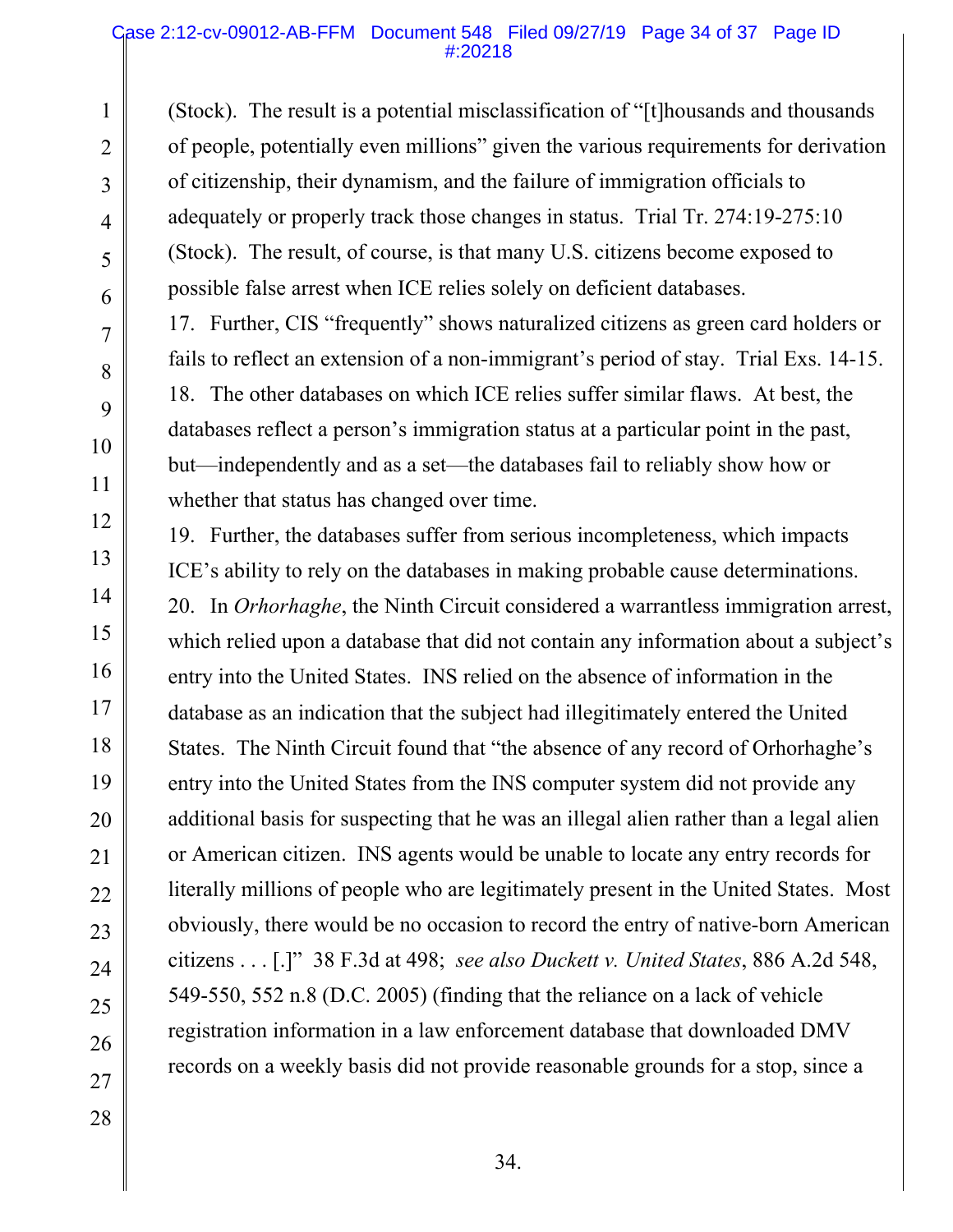#### Case 2:12-cv-09012-AB-FFM Document 548 Filed 09/27/19 Page 35 of 37 Page ID #:20219

lack of registration information could mean either that the car was not registered or that it had been registered less than a week previously.)

21. These cases demonstrate that relying on the absence of information in a database known for being incomplete is unreasonable. Whether the database lacks historical records, *Orhorhaghe*, 38 F.3d at 498-99; categorically excludes certain kinds of information, *Esquivel-Rios*, 725 F.3d at 1236; or is outdated or has delays in its updating of information, *Duckett*, 886 A.2d at 552 n.8; databases in such a state cannot be relied upon for probable cause determinations.

22. In addition, the core databases ICE relies on suffer from structural flaws, incompleteness, and pervasive errors that render the databases unreliable.

23. Evidence before the Court has shown that the set of databases ICE checks, and the information stored therein, contain serious errors.

24. Testimony before the Court, from practitioners familiar with each of the databases suggests errors were common, and often anticipated in each of the databases. Communications between an ICE senior officer and ICE Headquarters indicates that the misclassification of U.S. citizens as LPRs was a frequent occurrence. Dkt. No. 484, SF 108; Trial Ex. 15.

25. Finally, and perhaps most tellingly, the databases ICE uses are unreliable because no single database used was intended to provide any indication of probable cause of removability.

26. Immigration and citizenship law are complex and require a taxing examination of a person's history—the databases ICE uses were not created to track those complexities. The evidence before the Court shows ICE relies on the databases to cobble together information from disparate systems that are not at all intended to establish probable cause of removal.

27. The use of information stored on the databases here deviates from the purpose for which those databases were designed—accordingly, the use must be examined with careful scrutiny. *See, e.g.*, *Beltran-Vivanco*, 2014 WL 12789017 at \* 7 (noting that the database relied on by the officer "was not designed to provide a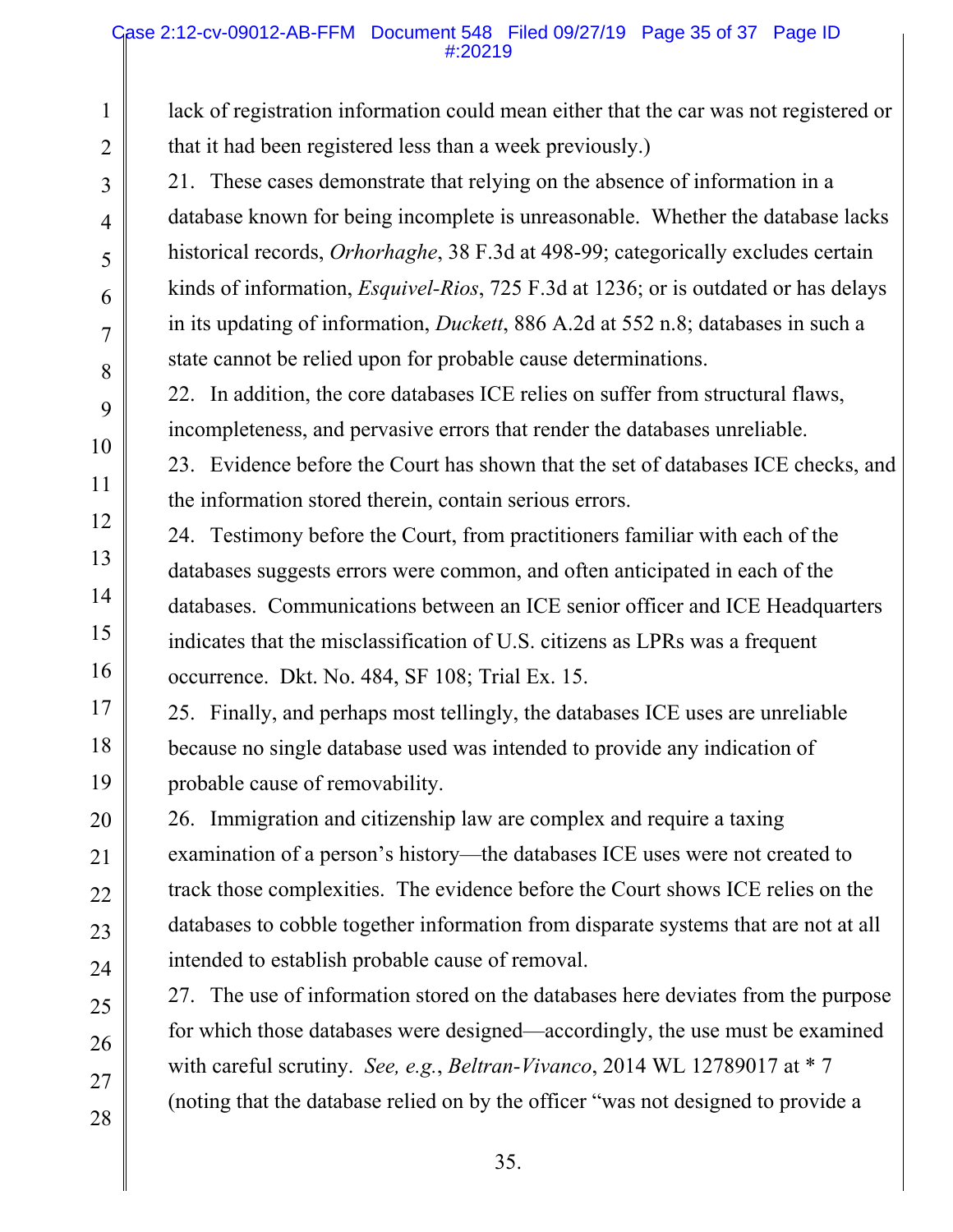dynamic record of a vehicle's current insurance status" and finding a Fourth Amendment violation).

## **Plaintiffs Meet the Requirements for Injunctive Relief**

28. "[A] plaintiff seeking a permanent injunction . . . must demonstrate: (1) that it has suffered an irreparable injury; (2) that remedies available at law, such as monetary damages, are inadequate to compensate for that injury; (3) that, considering the balance of hardships between the plaintiff and defendant, a remedy in equity is warranted; and (4) that the public interest would not be disserved by a permanent injunction." *Monsanto Co. v. Geertson Seed Farms*, 561 U.S. 139, 156- 57 (2010).

29. "It is well established that the deprivation of constitutional rights unquestionably constitutes irreparable injury.'" *Melendres v. Arpaio* (9th Cir. 2012), 695 F.3d at 1002 (quoting *Elrod v. Burns*, 427 U.S. 347, 373 (1976)). The Ninth Circuit has repeatedly "upheld injunctions against pervasive violations of the Fourth Amendment" like those present here. *See e.g.*, *Easyriders Freedom F.I.G.H.T. v. Hannigan*, 92 F.3d 1486, 1501 (9th Cir. 1996).

30. The class members here face days of unconstitutional imprisonment as a result of immigration detainers. Such injury is not adequately compensated by monetary damages. *Nelson v. Nat'l Aeronautics & Space Admin.*, 530 F.3d 865, 882 (9th Cir. 2008) ("Unlike monetary injuries, constitutional violations cannot be adequately remedied through damages and therefore generally constitute irreparable harm."), *rev'd and remanded on other grounds*, 562 U.S. 134 (2011). 31. The balance of hardships favors Plaintiffs as Defendants "cannot reasonably assert that [they are] harmed in any legally cognizable sense by being enjoined from constitutional violations." *Zepeda v. INS*, 753 F.2d 719, 727 (9th Cir. 1983). The injunction Plaintiffs request encompasses only what is necessary to remedy the Fourth Amendment violations. It leaves numerous feasible avenues for ICE to investigate and effectively enforce immigration law.

27 28

1

2

3

4

5

6

7

8

9

10

11

12

13

14

15

16

17

18

19

20

21

22

23

24

25